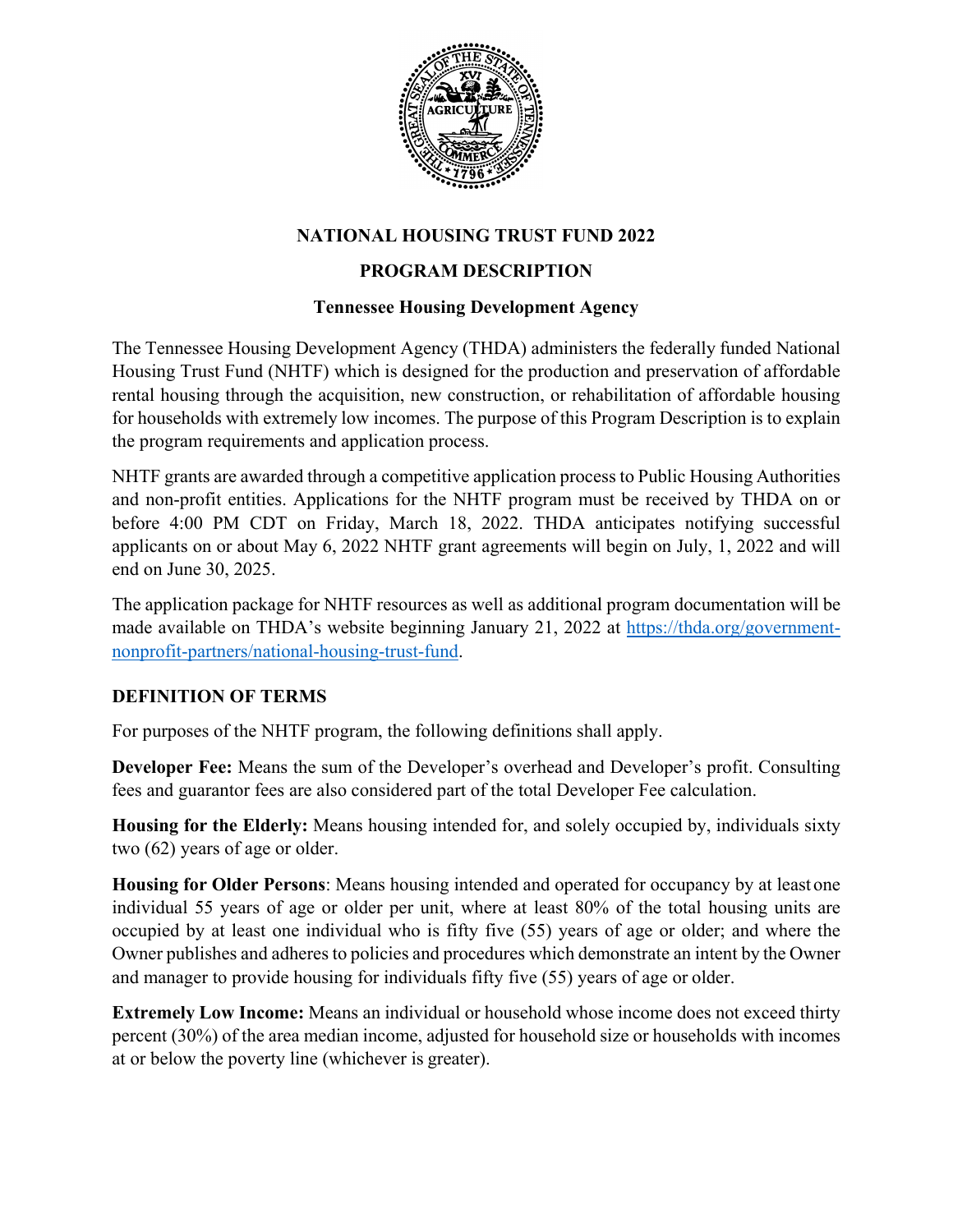**Family Housing:** Means housing designed for families which does not meet the definition of "Elderly Housing" or "Housing for Older Persons".

**Grantee:** Means the state entity that prepares the NHTF Allocation Plan, receives the NHTF dollars from HUD, and administers the NHTF in the state. THDA is the NHTF grantee for the State of Tennessee.

**Layering:** Means the combining of more than one governmental resource on a NHTF-assisted project.

**Leverage:** Means a contribution of value in the form of cash, materials or labor in a pre-approved form and method toward the hard development costs of a project.

**Modular Housing:** Means housing as defined in Tennessee Code Annotated Title 68 -126-202 & 303

- *"Modular Building Unit"*: Means a structural unit, or preassembled component unit, including the necessary electrical, plumbing, heating, ventilating and other service systems, manufactured off-site and transported to the point of use for installation or erection, with or without other specified components, as a finished building. "Modular building unit" does not apply to temporary structures used exclusively for construction purposes, nonresidential farm buildings, or ready-removables that are not modular structures;
- *"Ready-removable"*: Means a structure without any foundation, footings, or other support mechanisms that allow a structure to be easily relocated but which may include electrical wiring. Ready-removable structures include, but are not limited to, stadium press boxes, guard shelters, or structures that contain only electrical, electronic, or mechanical equipment that are solely occupied for service or maintenance of such equipment; and
- *"Structure"*: Means any building or improvement and its components, systems, fixtures, and appurtenances at the time of completion or construction.

**Manufactured Housing:** Means housing as defined in Tennessee Code Annotated Title 68 -126- 202 & 303

- *"Manufactured Home"*: Means a structure, transportable in one (1) or more sections, which, in the traveling mode, is eight (8) body feet or more in width, or forty (40) body feet or more in length, or, when erected on site, is three hundred twenty (320) or more square feet, and which is built on a permanent chassis and designed to be used as a dwelling with or without a permanent foundation when connected to the required utilities, and includes the plumbing, heating, air conditioning, and electrical systems contained in the structure; except that "manufactured home" includes any structure that meets all the requirements of this subdivision (2), except the size requirements and with respect to which the manufacturer voluntarily files a certification required by the secretary;
- *"Manufacturer"*: Means any person engaged in manufacturing or assembling new manufactured homes.
- *"Mobile Home"*: Means a structure manufactured before June 15, 1976, that is not constructed in accordance with the National Manufactured Home Construction and Safety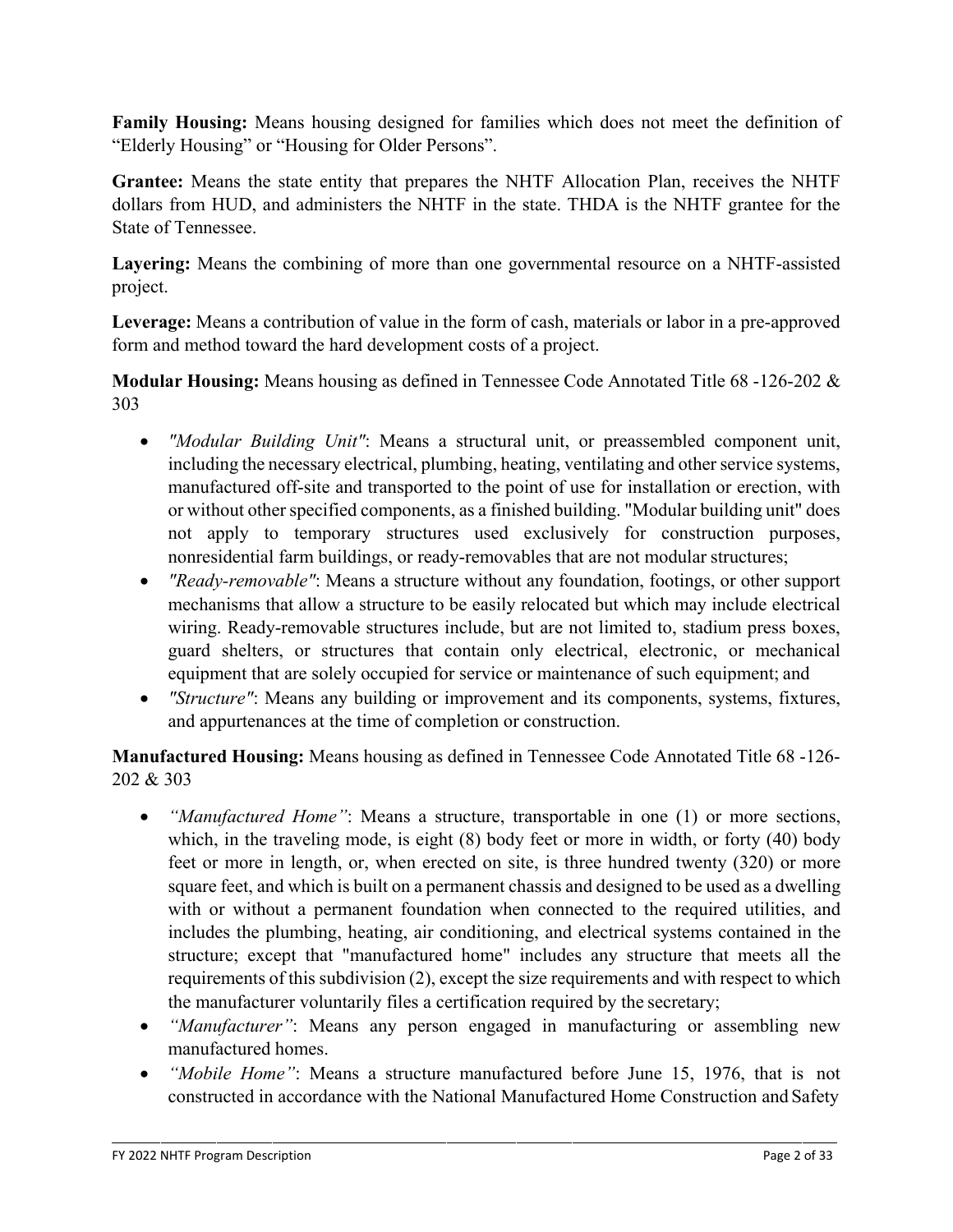Standards Act of 1974, compiled in 42 U.S.C. § 5401 et seq. It is a structure that is transportable in one (1) or more sections that in the traveling mode is eight (8) body-feet or more in width and forty (40) body-feet or more in length, or, when erected on site, is three hundred twenty (320) or more square feet and that is built on a chassis and designed to be used as a dwelling with or without a permanent foundation when connected to the required utilities and includes any plumbing, heating, air conditioning and electrical systems contained in the structure;

**Multifamily Housing:** Means any building or group of buildings totaling more than four permanent residential rental units operated as a single housing project.

**NHTF-Assisted Unit:** Means a housing unit which meets the NHTF eligibility requirements and benefits from financial assistance from the NHTF.

**Period of Affordability**: Also, "Affordability Period". Means the thirty (30) year timeframe beginning at time of Project Completion as defined at 24 CFR §93.2 during which projects receiving NHTF assistance will be required to maintain affordability to households at or below 30% AMI and must maintain compliance with NHTF regulations.

**Proforma:** Means a cash flow projection for a specific period of time that takes into account expected income and expenses of a rental property and projects financial viability and affordability over the period.

**Recipient:** Means an organization, agency or other entity (including a public housing authority, a for-profit entity or a nonprofit entity) that receives NHTF assistance from THDA and is the owner of a NHTF–assisted project.

**Rent Restricted:** Means rent, including utilities and tenant-based rental assistance that does not exceed the published Maximum NHTF Rent Limit, which is affordable to households at 30% AMI and based on an assumed (1.5) persons per bedroom (single person in an efficiency).

**Single Family Housing:** Means a structure that contains at least one but no more than four permanent residential units.

**Stabilized Occupancy:** Means occupancy of at least ninety percent (90%) of the units in the property for a continuous period of at least ninety (90) calendar days.

**Substantial Rehabilitation:** Means the rehabilitation of a project in which the rehabilitation costs will be seventy five percent (75%) or more of the replacement cost.

**Total Development Cost:** Means the all-in cost of developing the project including acquisition, predevelopment costs, hard and soft construction or rehab costs, financing costs, developer fees, and reserve account capitalization.

**Uniform Physical Condition Standards (UPCS):** Means the standardized inspection code created by HUD and Congress in 1998 as a way of establishing a dynamic inspection code that could satisfy the diverse housing stock monitored by the U.S. Department of Housing and Urban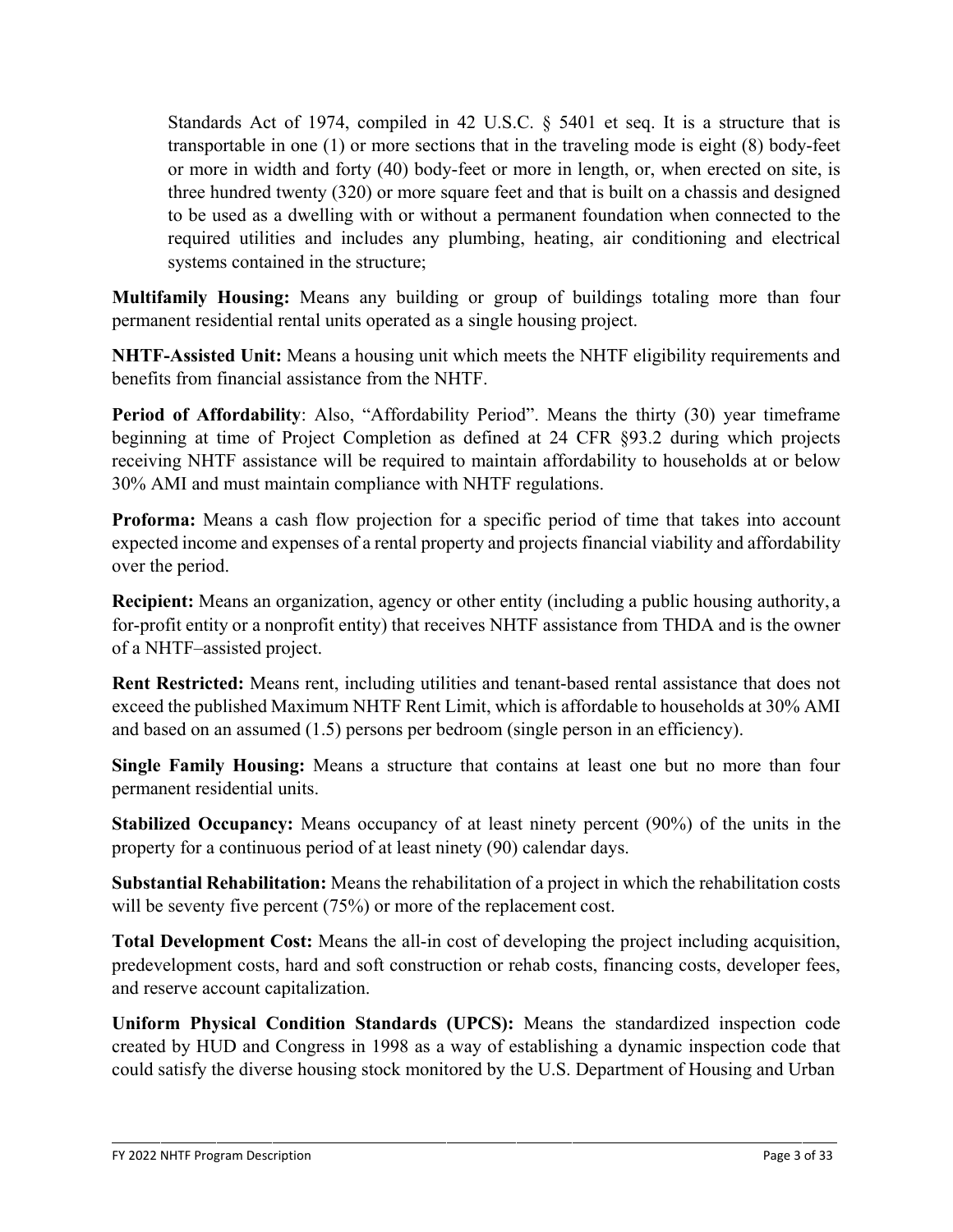Development (HUD). The inspection code predominately provides a set of minimum standards for components found in real estate.

# **THE NATIONAL HOUSING TRUST FUND LEGAL AUTHORITY**

The NHTF was established under Title I of the Housing and Economic Recovery Act of 2008, Section 1131 (Public Law 110-289). Section 1131 of HERA amended the Federal Housing Enterprises Financial Safety and Soundness Act of 1992 (12 U.S.C. 4501 et seq.) (Act) to add a new section 1337, entitled "Affordable Housing Allocation" and a new section 1338, entitled "Housing Trust Fund."

This program is governed by Title 24 Code of Federal Regulations, Parts 91 and 93; Interim Rule. Those regulations are incorporated by reference in this Program Description. In cases of conflicting requirements, the more stringent requirement will apply.

Tennessee operates a THDA-funded Housing Trust Fund commonly known as the "Housing Trust Fund", "HTF", or the "Tennessee Housing Trust Fund" While all references in this program description and other related documentation refer to this funding as the "National HTF" or "NHTF", all federal requirements will identify this resource as the "Housing Trust Fund" or "HTF". Applicants and recipients of NHTF funding must maintain awareness of this distinction in all program documentation.

# **1) ALLOCATION OF FUNDS**

National Housing Trust Fund (NHTF) funds committed to the State of Tennessee, through THDA, will be allocated as provided in the State of Tennessee's Consolidated Plan, as amended. The amount of the 2022 NHTF allocation is unknown until earnings are reported by designated Government Sponsored Enterprises (GSE) and a formula allocation is determined by HUD. However, THDA anticipates receipt of an amount equivalent to the amount received in FY 2021, approximately \$8.76 Million Dollars. Additionally, THDA may make available any returned or leftover funds from the 2021 or earlier funding rounds as determined at the time of award in May 2022.

- a. THDA will award ninety percent (90%) of the allocated amount in NHTF grants to successful applicants though a competitive application process. Each award will be a minimum of one hundred thousand dollars (\$100,000) and a maximum of one million five hundred thousand dollars (\$1,500,000).
- b. NHTF funding will be allocated as provided in the State of Tennessee's Consolidated Plan, as amended. THDA will use ten percent (10%) of the NHTF allocation for its own administrative expenses.

# **2) ELIGIBLE RECIPIENTS**

THDA will accept applications for the NHTF program from public housing authorities, and nonprofit entities that will be the final owner of the proposed rental project. If the applicant is involved in a partnership associated with a low income housing tax credit project, the applicant must be the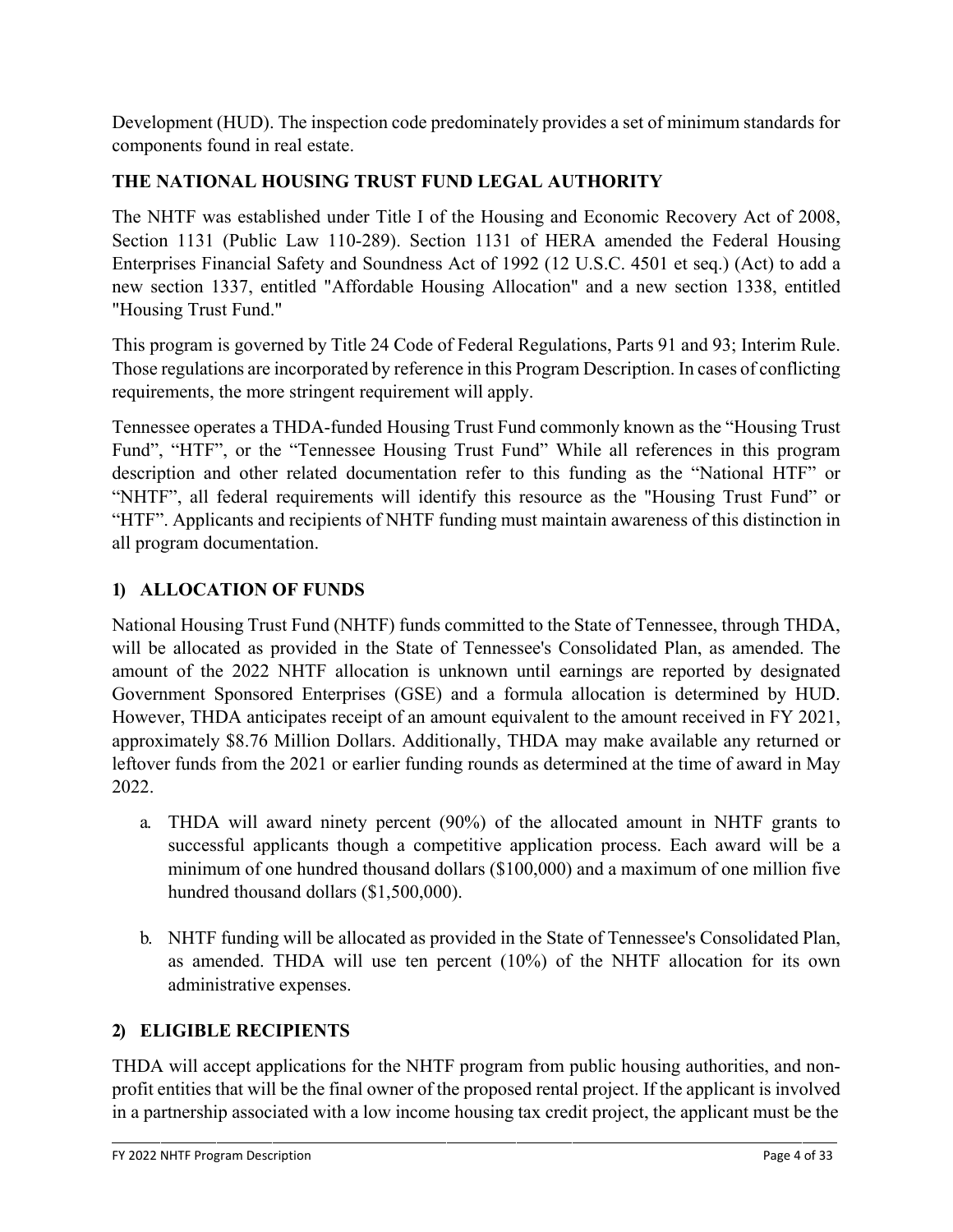sole general partner or the sole managing member of the final ownership entity or own 100% of the stock of a final corporate ownership entity. The Applicant must materially participate (regular, continuous, and substantial on-site involvement) in the development and operation of the development throughout the compliance period.

- a. To be eligible the entity must meet the following criteria:
	- i) Be organized and existing to do business in the State of Tennessee, or if organized in another state, must be qualified to do business in the State of Tennessee.
	- ii) Demonstrate at least two years of related housing experience in Tennessee. For the purposes of this program, "related housing experience" means the development, ownership and management of affordable rental housing.
	- iii) Demonstrate the financial capacity necessary to undertake, complete, and manage the proposed project, as demonstrated by its ability to own, construct, or rehabilitate and manage and operate affordable rental housing. THDA will evaluate the experience of the entire proposed team with owning, developing and managing projects of similar size and scope serving the intended population proposed. Applicants and their development team must undergo an evaluation by THDA of their capacity before the applicant may qualify as an eligible Recipient.
	- iv) Have demonstrated understanding of the Federal, State and local housing programs used in conjunction with NHTF funds to ensure compliance with all applicable program requirements and regulations.
	- v) Not be debarred or excluded from receiving federal assistance or THDA assistance prior to selection or entering into the written agreement with THDA.
	- vi) Certify that housing units assisted with the NHTF will comply with NHTF program requirements during the entire period that begins upon selection and ending upon the conclusion of all NHTF‐funded activities.

## **3) SPEND DOWN REQUIREMENT**

Applicants with past NHTF grant awards must meet both of the following requirements:

- a. Must not have received an award under the 2021 NHTF Program Description round.
- b. *Requested* (submitted an official Request for Payment Form with supporting documentation) the following percentages of their grants by February 28, 2022 to be eligible for the 2022 NHTF program: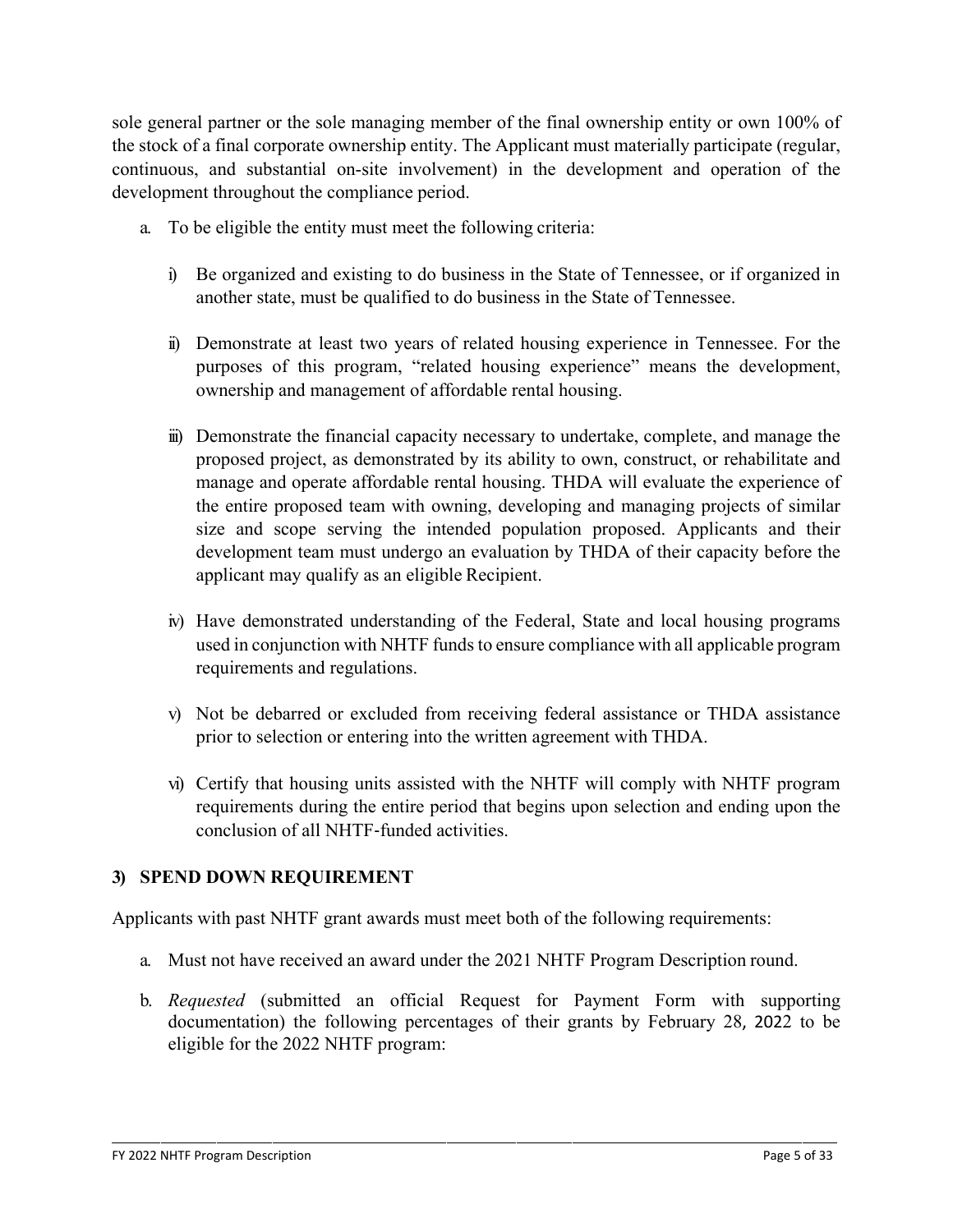| <b>NHTF GRANT YEAR</b> | <b>SPEND DOWN REQUIREMENT</b> |
|------------------------|-------------------------------|
| 2016 NHTF Round        | 100%                          |
| 2017 NHTF Round        | 100%                          |
| 2018 NHTF Round        | 100%                          |
| 2019 NHTF Round        | 100%                          |
| 2020 NHTF Round        | 50%                           |
| 2021 NHTF Round        | Not Eligible                  |

#### **4) FORM OF ASSISTANCE**

NHTF funds will be awarded as a grant secured by a note, deed of trust, and a restrictive covenant.

- a. Recipient shall execute a note and record a fully and accurately executed deed of trust and restrictive covenants during the construction phase prior to requesting any draws.
- b. Final legal documents including a grant note, deed of trust and restrictive covenants must be recorded at time of final closing. A copy of all recorded final legal documents must be submitted to THDA within 30 days of final closing.

## **5) LEVEL OF SUBSIDY**

The investment of NHTF funds must conform to the following minimum and maximum standards per unit:

- a. Minimum NHTF Funds: \$1,000 per unit
- b. Maximum NHTF Funds Per Unit:

| \$83,045  | 0-Bedroom (Efficiency) Limit |
|-----------|------------------------------|
| \$95,199  | 1-Bedroom Limit              |
| \$115,763 | 2-Bedroom Limit              |
| \$149,761 | 3-Bedroom Limit              |
| \$164,390 | 4-Bedroom Limit              |

#### **6) DEVELOPER FEE**

A Developer Fee of up to fifteen percent (15%) of the NHTF development costs, net of the development fee, prorated acquisition costs and any prorated permanent financing costs may be charged as a project soft cost. No portion of the Developer Fee may be drawn until allmonitoring fees have been paid.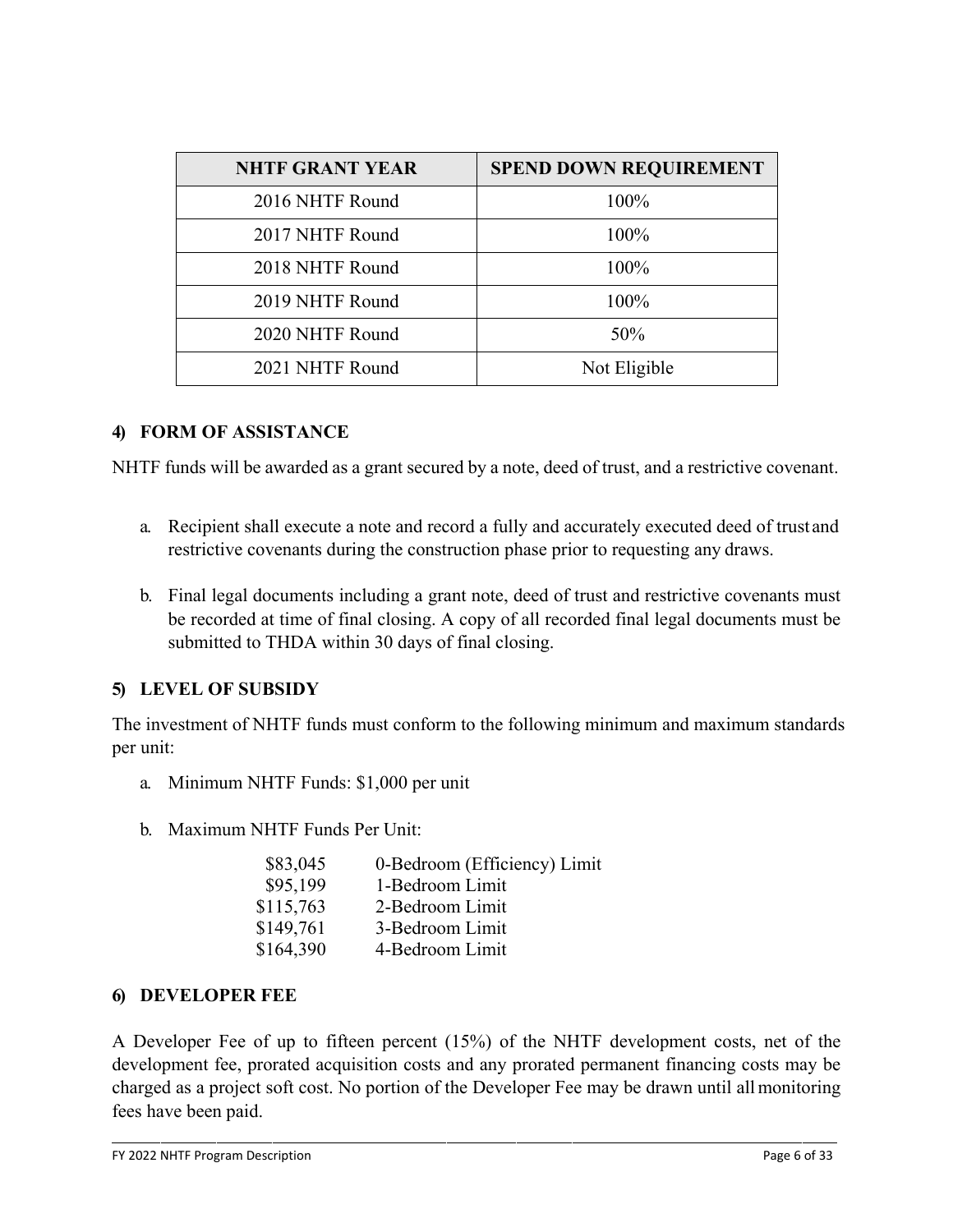#### **7) ELIGIBLE ACTIVITIES**

NHTF funds must be used to produce or preserve affordable, permanent rental housing that addresses the needs of extremely low-income households. The housing may be stick built or Modular Housing, provided that the housing meets all the applicable state and local codes.NHTF funds may only be charged to NHTF units or proportionately to residential buildings where NHTF fixed or floating units are located per the allocation formula in HUD's final rule for the "National" Housing Trust Fund. Eligible housing activities include:

- i) New construction of qualified rental housing units.
- ii) Acquisition and/or rehabilitation of existing qualified rental housing units.
- iii) Funding of an operating cost reserve associated with the new construction or acquisition and rehabilitation of qualified housing assisted with NHTF funds

#### **8) UNIT DESIGNATION**

Fixed and floating HTF units. In a project containing HTF-assisted and other units, the Recipient may designate fixed or floating HTF units.

a. This designation will be required in the application and designation of specific units must be included in the written agreement between THDA and the recipient.

#### **9) PROHIBITED ACTIVITIES**

- a. Providing tenant-based rental assistance for the special purposes of the existing Section 8 program, in accordance with Section 212(d) of the Act.
- b. Assisting or developing emergency shelters (including shelters for disaster victims) or facilities such as nursing homes, convalescent homes, hospitals, residential treatment facilities, correctional facilities, dormitories, including those for farm workers or housing for students.
- c. Providing any form of housing that is considered short term or transitional.
- d. Providing NHTF assistance to rental units that require reconstruction.
- e. Providing NHTF assistance to rental units that are Manufactured Housing and/or Manufactured Housing lots.
- f. Using NHTF funds to refinance existing debt.
- g. Using NHTF funds for the acquisition and rehabilitation or new construction of housing for sale to home buyers.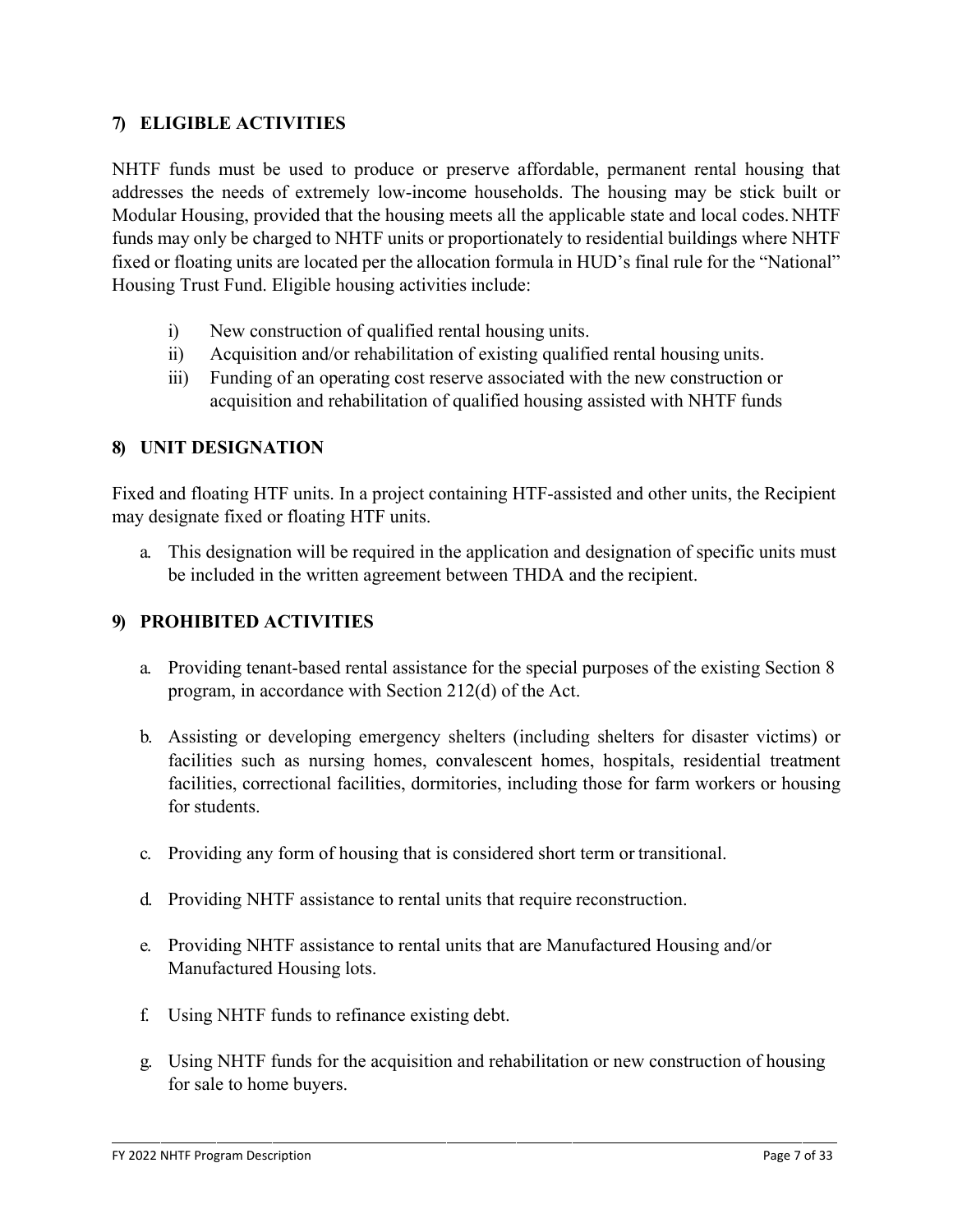- h. Providing non-federal matching contributions required under any other Federal program.
- i. Providing assistance authorized under Section 9 of the 1937 Act (annual contributions for operation of public housing).
- j. Carrying out activities authorized under 24 CFR Part 968 (Public Housing Modernization).
- k. Providing assistance to eligible low-income housing under 24 CFR Part 248 (Prepayment of Low Income Housing Mortgages).
- l. Providing assistance to a project previously assisted with NHTF funds during the period of affordability established by HUD and THDA in the written agreement with the Recipient as stated in § 93.205(a) except as permitted for renewal of funds committed to operating cost assistance.
	- i) Additional NHTF funds may be committed to a project up to one year after project completion, but the amount of NHTF funds in the project may not exceed the maximum per-unit subsidy amount as determined by HUD. HUD has prescribed the use of the Section 234 – Condominium Housing Limits from the Annual Indexing of Basic Statutory Mortgage: Limits for Multi-Family Housing Programs as described in the Interim Rule; (See Paragraph 4 above)
- m. Using NHTF funds for political activities; advocacy; lobbying, whether directly or through other parties; counseling services; travel expenses; and preparing or providing advice on tax returns.
- n. Using NHTF funds for administrative, outreach, or other costs of the Recipient, or any other Recipient of such grant amounts, subject to the exception in Section  $1338(c)(10)(D)(iii)$  of the Act,
- o. Paying for any cost that is not eligible under 24 CFR 92.730 through 93.200.

## **10) LAYERING**

Layering is the combination of government resources on a NHTF-assisted project.

- a. The applicant must disclose all government resources that have been utilized and/or that applicant intends to utilize in the NHTF project, especially THDA resources. Failure to disclose said information may result in cancellation of award and money due to THDA.
- b. If the property is part of a Low Income Housing Tax Credit Program ("LIHTC"), the NHTF closing documents will require approval from the attorneys for all parties to the LIHTC transaction and, if applicable, HUD. Further, any Rental Assistance Demonstration ("RAD") Program project will require HUD approval. This may delay closing transactions.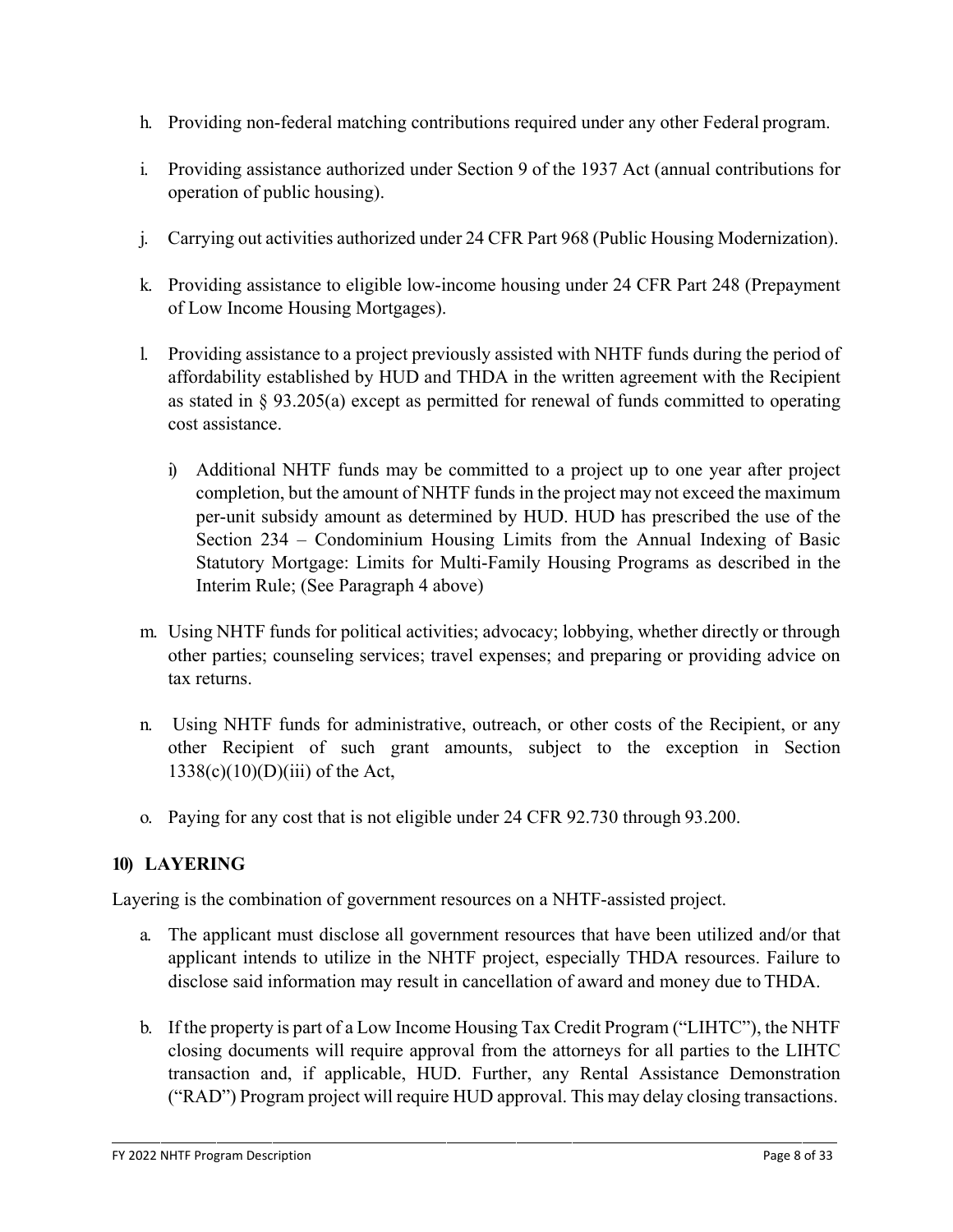- c. THDA will review each project to ensure that only the minimum amount of NHTF assistance needed is allocated to the project.
- d. Total NHTF resources allocated to any project cannot exceed the current maximum per unit subsidy limit.

## **11) LEASE-UP AND INITIAL OCCUPANCY**

Projects must be fully occupied by income eligible tenants within six (6) months of issuance of a certificate of occupancy for the completed units. If all units are not fully occupied by income eligible tenants within six (6) months of completion of construction or acquisition and rehabilitation, the grant Recipient must report to THDA on current marketing efforts in a form and with substance as required by THDA.

a. If a rental project has not achieved initial occupancy within eighteen (18) months of completion, all NHTF funds invested in the rental project must be repaid to THDA.

## **12) LEVERAGE**

Leverage must be in the form of contributions to the project's hard development costs.

- a. In the scoring matrix, any project that has leveraged funds will receive additional points. Leveraged funds are funds provided by the applicant and grants from other sources. The value of land acquired through non-NHTF resources may be counted as leverage when the appraised value is documented and proof of ownership at the time of application is demonstrated. Loan proceeds from a lending institution do not count as leverage. However, the savings generated from a below market interest rate will count as leverage when properly documented. Administrative funds, anticipated fund-raising revenues and construction loans do not count toward leverage. Leveraged funds counted in one program year do not qualify again as leverage in subsequent years. All proposed leverage must be thoroughly supported by appropriate back-up documentation, including firm commitment letters, award letters, and warranty deeds.
- b. The value of donated labor, materials and land will count toward leverage. The value of unskilled labor is set at the current minimum wage, and the value of skilled labor is set at twice the current minimum wage. The value of land and/or a building donated or acquired for a project prior to the application will count as leverage, but there must be an appraisal or tax assessment included in the application to document its value. In order to count donated supplies or materials, only the documented value of the actual goods or materials will be considered and they must be legitimately required by the project. The donor must provide a letter to confirm the amount of the supplies or materials. Proposed discounts will not count as leverage.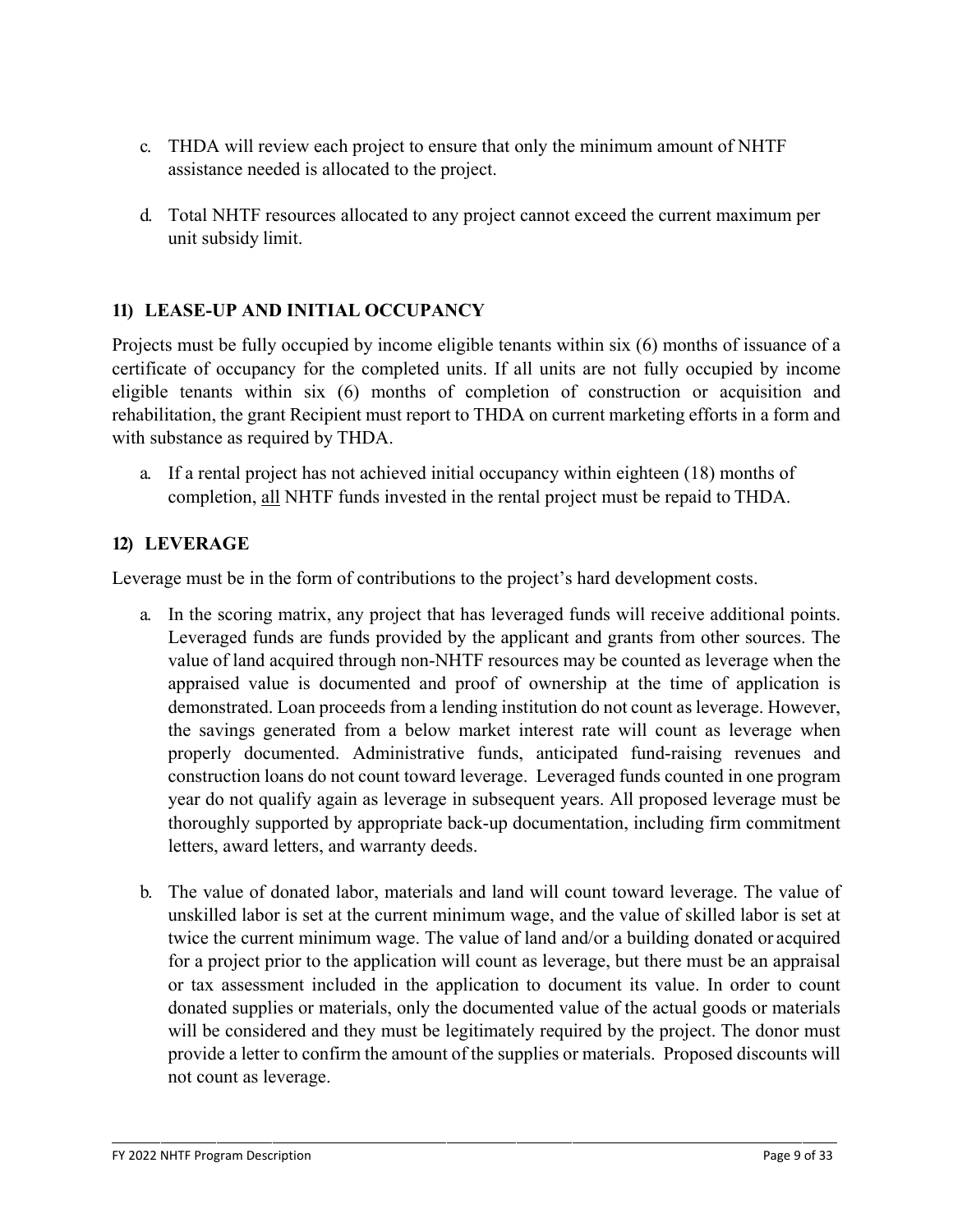#### **13) MARKET**

Applicants must document that neighborhood market conditions demonstrate a need for the project.

#### **14) MIXED INCOME TENANCY**

For the purpose of the NHTF Program, a "mixed income" project contains at least one residential unit that is set aside for an extremely low income household and one or more other residential units available to tenants in other higher income designations as defined by HUD; very low income, low income, moderate income and/or above.

a. NHTF funds may only be used for NHTF qualifying residential units.

#### **15) MIXED USE PROJECTS**

For purposes of the NHTF Program, a "mixed-use" project contains, in addition to at least one residential unit, other non-residential space which is available to the public. If laundry and/or community facilities are for use exclusively by the project tenants and their guests, then the project is not considered mixed-use. Neither a leasing office nor a maintenance area will trigger the mixeduse requirements. No NHTF funds can be used to fund the commercial or non-residential portion of a mixed-use project. Therefore, if a NHTF-assisted project contains such commercial or nonresidential space, other sources of funding must be used to finance that space. In order to be eligible for NHTF funding, a mixed-use project must meet the following conditions:

- a. NHTF funds can only be used to fund the residential portion of the mixed-use project which meets the NHTF rent limits and income requirements. If the rental project will contain a model apartment that will be shown to potential renters, the model apartment will be considered a non-residential area subject to the mixed-use requirements, unless the model apartment will be rented in the event of high occupancy.
- b. Residential living space in the project must constitute at least fifty one percent (51%) of the total project space.
- c. Each building in the project must contain residential living space.

#### **16) RENT LEVELS AND UTILITY ALLOWANCES**

Every NHTF assisted unit is subject to rent limits designed to make sure that rents are affordable to extremely low income households. These maximum rents may be referred to as NHTF rents. Available at<https://thda.org/government-nonprofit-partners/national-housing-trust-fund>

a. Rents are limited for the length of the Period of Affordability. These rents are determined on an annual basis by HUD. The Recipient/Owner will be provided with these rents, which include all utilities.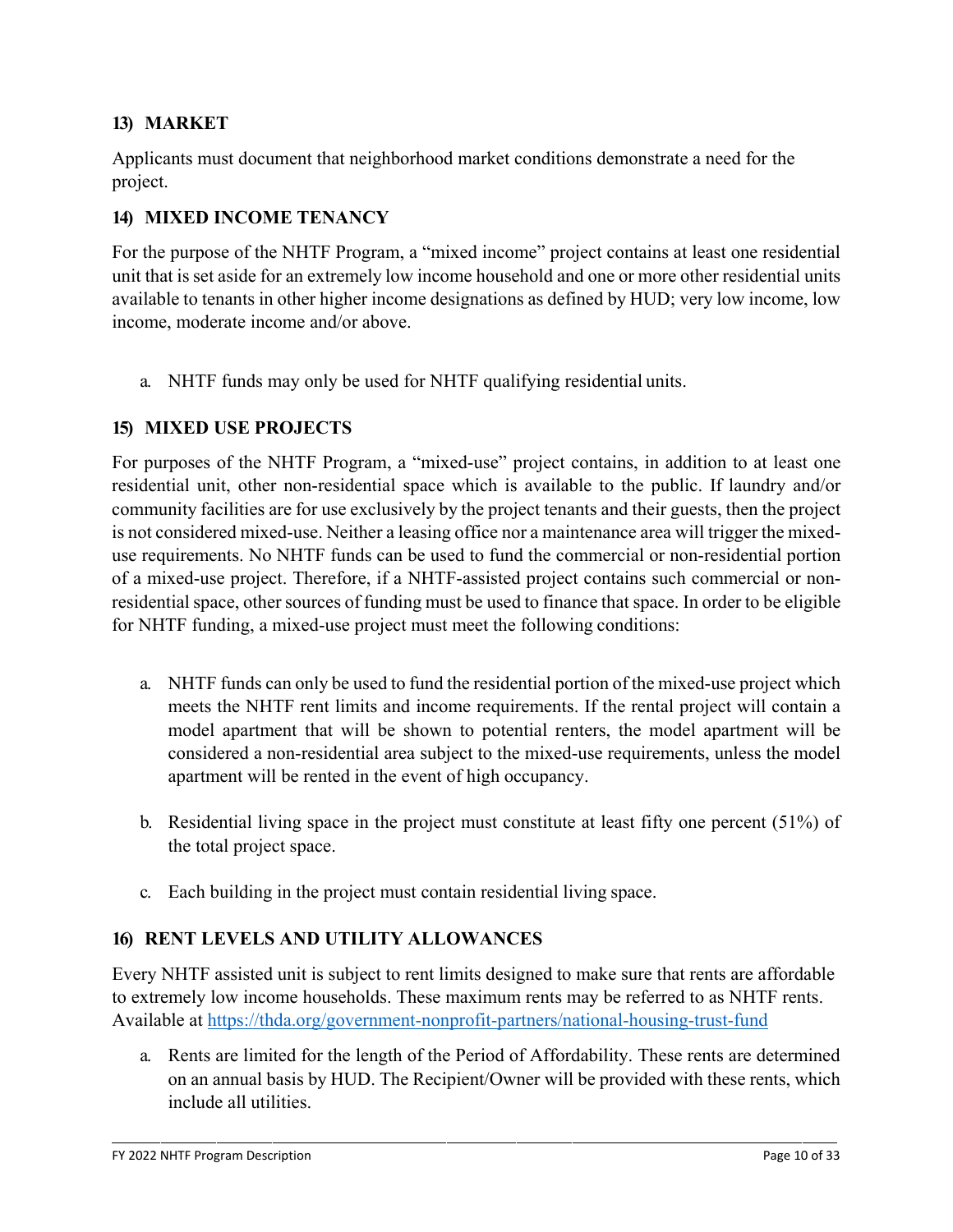- b. The cost of utilities paid by tenants must be subtracted (using applicable utility allowances) from the published NHTF rents to determine the maximum allowable rents.
- c. THDA must annually review and approve the rents for each NHTF-assisted rentalproject. In addition, THDA must determine individual utility allowances for each rental project either by using the HUD Utility Schedule Model or determining the utility allowance based on the specific utilities used at the project. Utility allowances are reviewed and updated annually. Use of utility allowances provided by public housing authorities is not permitted.
- d. NHTF rents are not necessarily representative of market conditions and NHTF rents may increase or decrease from year to year. Regardless of changes in fair market rents and in median income over time, the NHTF rents for a project are not required to be lower than the NHTF rents for the project in effect at the time of Commitment as defined at 24 CFR § 93.2
- e. Each Recipient must be aware of the market conditions of the area in which the project is located. Rents shall not exceed the published NHTF rents, adjusted for utility arrangements and bedroom size.
- f. If the NHTF-assisted unit receives project-based rental subsidy, and the tenant pays a contribution toward rent of not more than 30% of the tenant's adjusted income, then the maximum rent for the NHTF-assisted unit (only and specifically for the unit in which the project based rental subsidy is designated) is the rent allowable under the project-based rental subsidy program, also known as the payment standard.
- g. For the duration of the compliance period, the property must accept a Housing Choice Voucher if one is presented by a NHTF eligible tenant for a non-PBRA/PBV covered NHTF unit.

## **17) LONG TERM OCCUPANCY REQUIREMENTS**

Tenants whose annual incomes increase to over 30% of median may remain in occupancy but must pay no less than thirty percent (30%) of their adjusted monthly income for rent and utilities.

## **18) INCOME LIMITS**

NHTF funds must be used to benefit only Extremely Low-Income households.

a. The income limits apply to the incomes of the tenants, not to the owners of the property. 100% of the tenant households in NHTF-assisted units must meet the NHTF Income Limit established by HUD and effective at the time of application for occupancy of a NHTFassisted unit.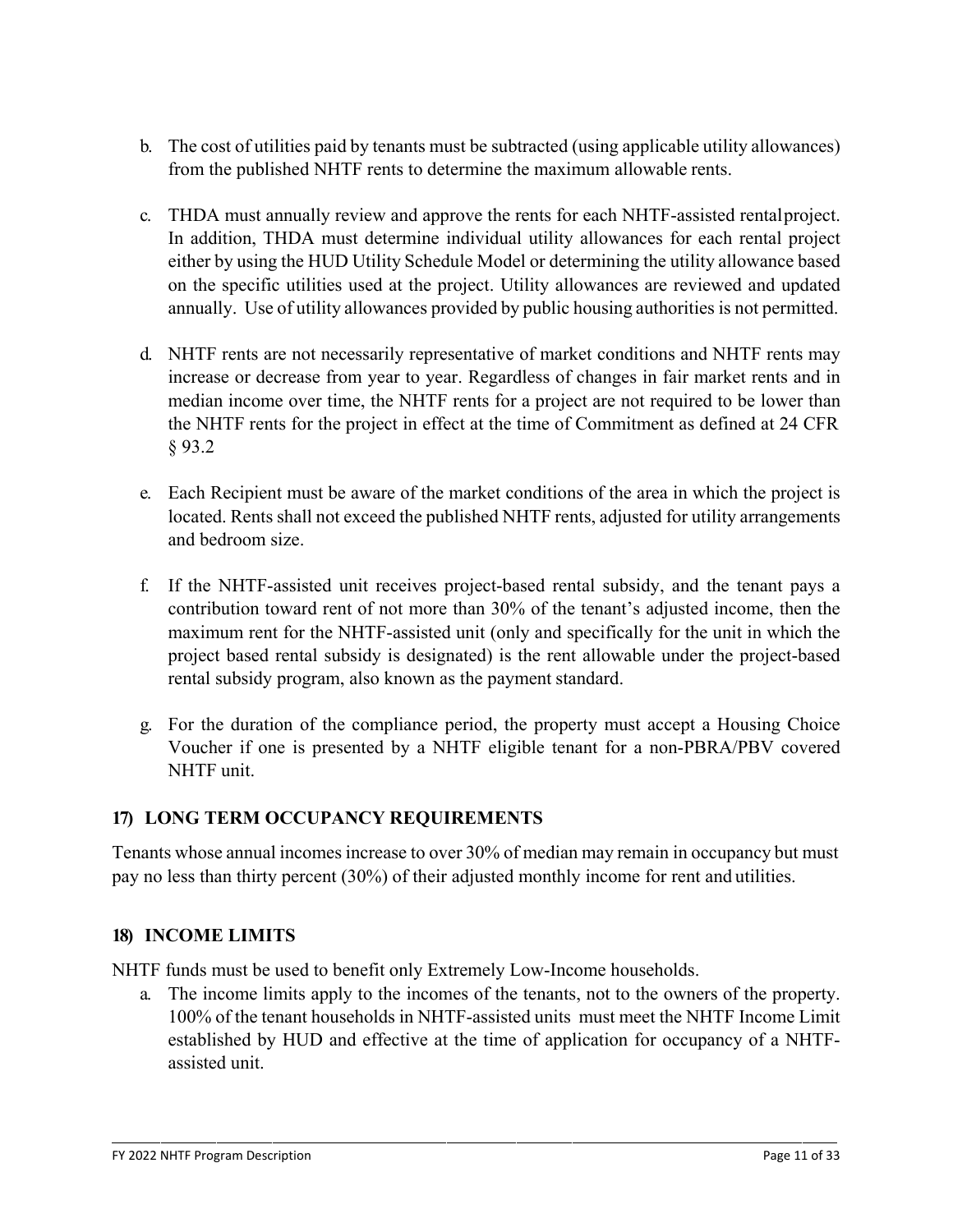- b. Income Determination: To ensure that the income targeting requirements are met, a Recipient must verify that each household occupying an NHTF-assisted unit is incomeeligible by determining the household's annual income. When determining eligibility, the Recipient must calculate annual income as defined at 24 CFR 5.6091. The method for determining and calculating annual income for tenants are also addressed in the full text of the interim rule.
- c. The income of the household to be reported for purposes of eligibility is the sum of the annual gross income of the beneficiary, the beneficiary's spouse, and any other household member residing in the rental unit. Annual gross income is "anticipated" for the next twelve (12) months, based upon current circumstances or known upcoming changes, minus certain income exclusions.
- d. Current limits are available at [https://thda.org/government-nonprofit-partners/national](https://thda.org/government-nonprofit-partners/national-hosing-trust-fund)[hosing-trust-fund](https://thda.org/government-nonprofit-partners/national-hosing-trust-fund)
	- i) Median incomes change when HUD makes revised estimates.

## **19) HOUSING SET-ASIDES FOR INDIVIDUALS WITHDISABILITIES**

Applications that propose housing in which more than twenty percent (20%) of the assisted units will be set-aside for individuals with disabilities must meet the qualities of settings that are eligible for reimbursement under the Medicaid home and community-based services that were established by the Centers for Medicare and Medicaid Services (CMS) in the final rule dated January 16, 2014:

[https://www.federalregister.gov/articles/2014/01/16/2014-00487/medicaid-program-state-plan](https://www.federalregister.gov/articles/2014/01/16/2014-00487/medicaid-program-state-plan-home-and-community-based-services-5-year-period-for-waivers-provider)[home-and-community-based-services-5-year-period-for-waivers-provider.](https://www.federalregister.gov/articles/2014/01/16/2014-00487/medicaid-program-state-plan-home-and-community-based-services-5-year-period-for-waivers-provider)

- a. The final rule requires that all home and community-based settings meet certain qualifications, including:
	- i) Is integrated and supports full access to the greater community.
	- ii) Is selected by the individual from among setting options.
	- iii) Ensures individual rights of privacy, dignity, and respect, and freedom from coercion and restraint.
	- iv) Optimizes autonomy and independence in making life choices.
	- v) Facilitates choice regarding services and who provides them.
- b. For provider owned or controlled residential settings, the following additional requirements apply:
	- i) The individual has a lease or other legally enforceable agreement providing similar protections.
	- ii) The individual has privacy in their unit including lockable doors, choice of roommates, and freedom to furnish or decorate the unit.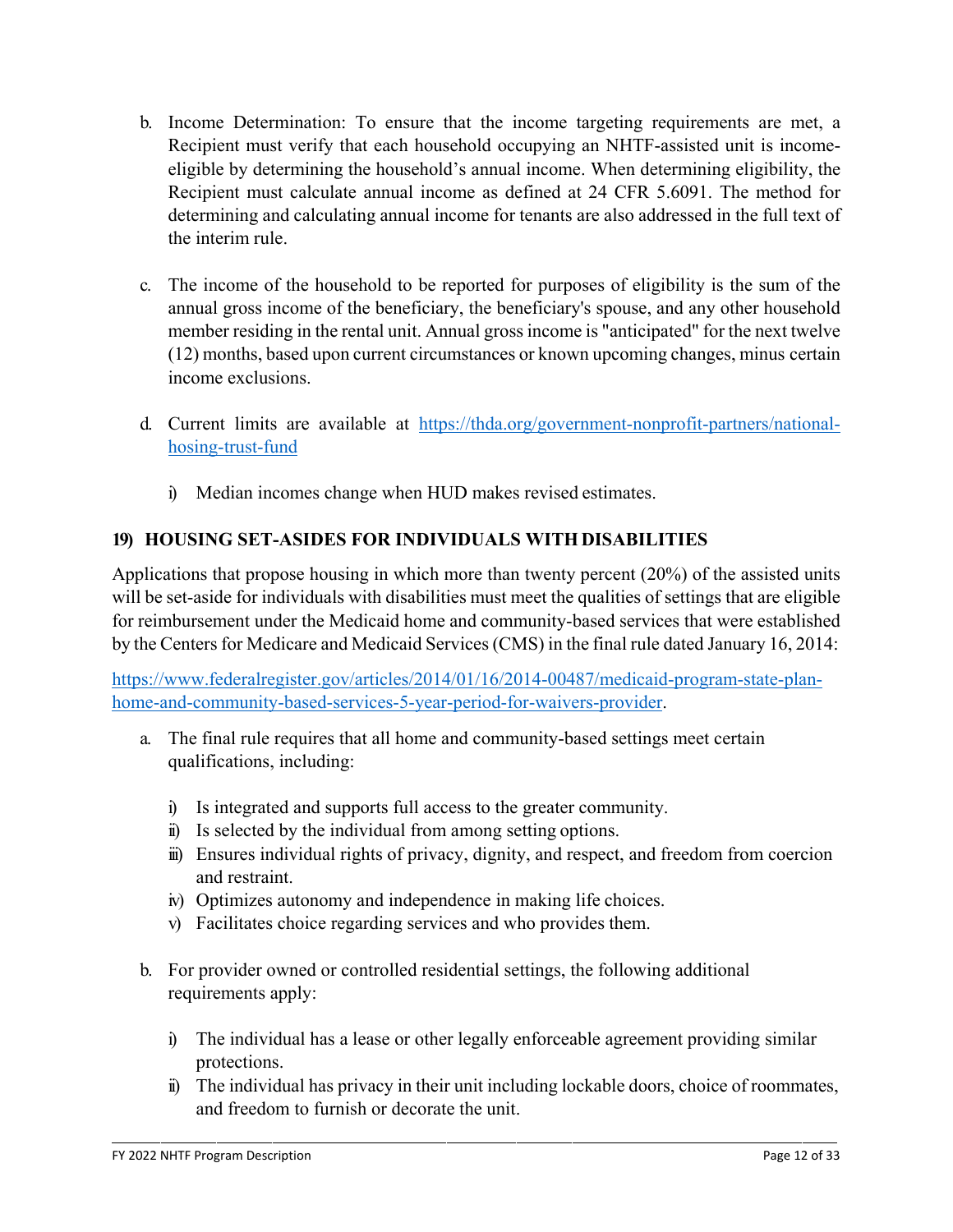- iii) The individual controls his/her own schedule, including access to food at any time.
- iv) The individual can have visitors at any time.
- v) The setting is physically accessible.

#### **20) PROPERTY AND DESIGN STANDARDS**

Property standards must be met when NHTF funds are used for a project. All rental housing constructed or rehabilitated with NHTF funds must meet all THDA Design Standards, applicable local, county and state codes, rehabilitation standards, Uniform Property Condition Standards (UPCS), and zoning ordinances at the time of project completion.

- a. In the absence of a local code, new construction of single-family units for rental must meet the current, State-adopted edition of the International Residential Code for One- and Two-Family Dwellings. The newly constructed units must also meet accessibility requirements and mitigate disaster impact as applicable per State and local codes, ordinances, etc. Rehabilitation of existing single-family units for rental must meet the current, Stateadopted edition of the International Existing Building Code.
- b. NHTF funded units must also conform to the THDA Minimum Design Standards for New Construction of Single Family and Multifamily Units or to the THDA Design Standards for Rehabilitation of Single Family and Multifamily Housing Units, as applicable. THDA must review and approve plans, work write-ups and written cost estimates and determine cost reasonableness for both new construction and rehabilitation prior to putting the project out to bid.
- c. Additional design standards include:
	- i) Energy Code. New construction projects must also meet the State-adopted edition of the International Energy Conservation Code. Copies of the Energy Code may also be obtained from the International Code Council at the address listed above.
	- ii) Energy Conservation. In addition to meeting the State-adopted edition of the International Energy Conservation Code, new construction projects must be Energy Star qualified as certified by an independent Home Energy Rating System (HERS) rater.
	- iii) Broadband Infrastructure. THDA requires that newly constructed rental units and those which are substantially rehabilitated must be wired for broadband internet access.
	- iv) Modular Housing must be certified by the state of Tennessee
- d. Section 504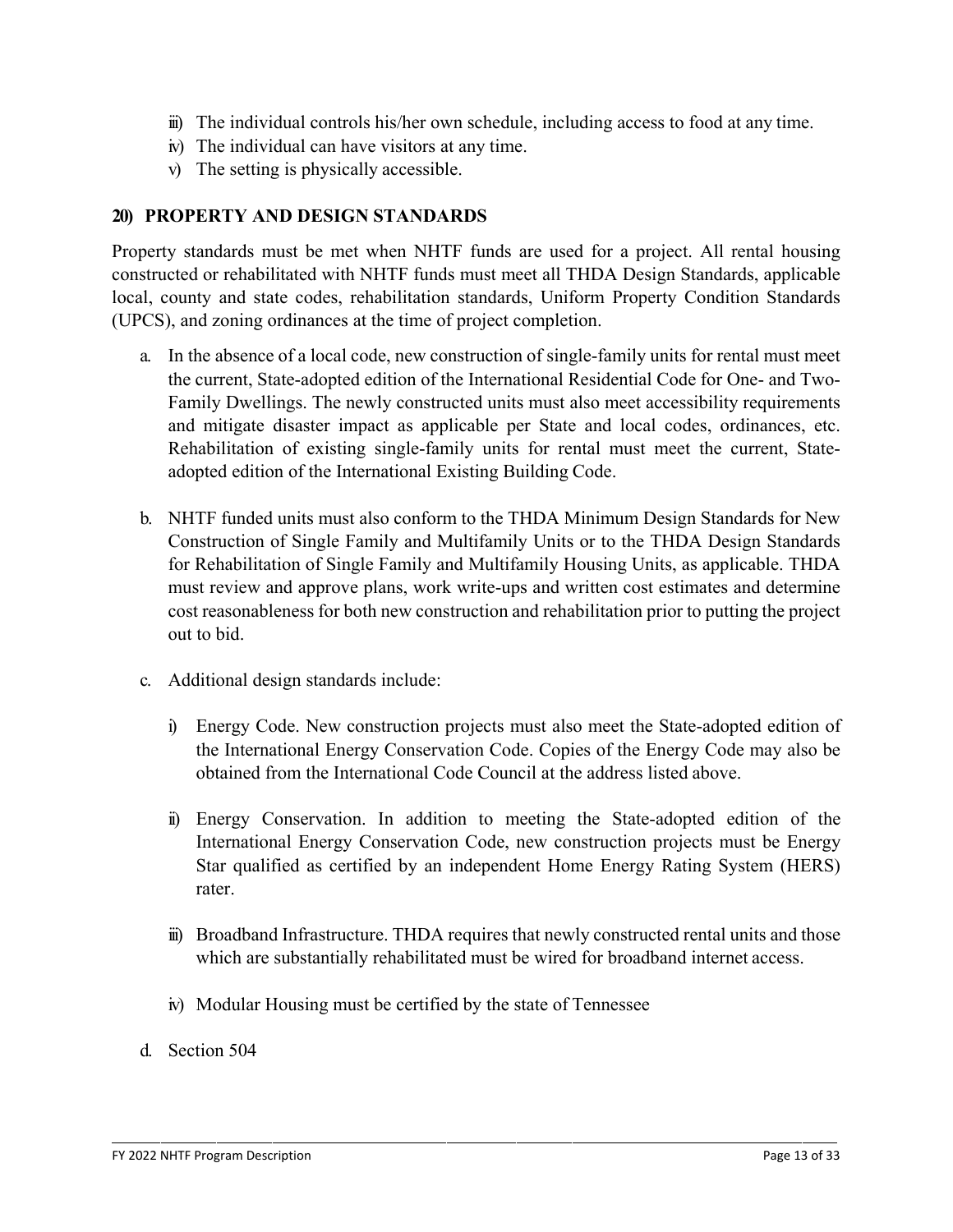- i) Section 504 of the Rehabilitation Act of 1973 prohibits discrimination in federally assisted activities and programs on the basis of disability, and imposes requirements to ensure accessibility for qualified individuals with disabilities to these programs and activities.
- ii) For new construction of Multifamily Housing (five or more units), a minimum of 5% of the units in the project (but not less than one unit) must be accessible to individuals with mobility impairments, and at a minimum, an additional two percent (2%) of the units (but not less than one unit) must be accessible to individuals with sensory impairments. The total number of units in a NHTF-assisted project, regardless of whether all units are NHTF-assisted, is used as the basis for determining the minimum number of accessible units. Also, in a project where not all the units are NHTF-assisted, the accessible units may be either NHTF-assisted or non-NHTF-assisted.
- iii) The Section 504 definition of substantial rehabilitation for Multifamily Housing includes construction in a project with fifteen (15) or more units for which the rehabilitation costs will be seventy five percent (75%) or more of the replacement cost. In such projects, a minimum of five percent (5%) of the units in the project (but not less than one unit) must be accessible to individuals with mobility impairments, and an additional two (2%), at a minimum, (but not less than one unit) must be accessible to individuals with sensory impairments. As in the case of new construction, the total number of units in a NHTF-assisted, regardless of whether they are all NHTF-assisted, is used as the basis for determining the minimum number of accessible units, and, in a project where not all of the units are NHTF-assisted, the accessible units may be either NHTF-assisted or non-NHTF-assisted.
- iv) When rehabilitation less extensive than Substantial Rehabilitation is undertaken in projects of fifteen (15) or more units, alterations must, to the maximum extent feasible, make the units accessible to and usable by individuals with a disability, until a minimum of five percent  $(5%)$  of the units (but not less than one  $(1)$  unit) are accessible to people with mobility impairments. For this category of rehabilitation, the additional two percent (2%) of unit's requirement for individuals with sensory impairments does not apply. Alterations to common spaces must, to the maximum extent feasible, make those areas accessible.
- e. Fair Housing Act of 1968, as amended. In buildings that are ready for first occupancy after March 13, 1991, and that have an elevator and four or more units, the public and common areas must be accessible to persons with disabilities; doors and hallways must be wide enough for wheelchairs; and all units must have the following:
	- i) An accessible route into and through the unit.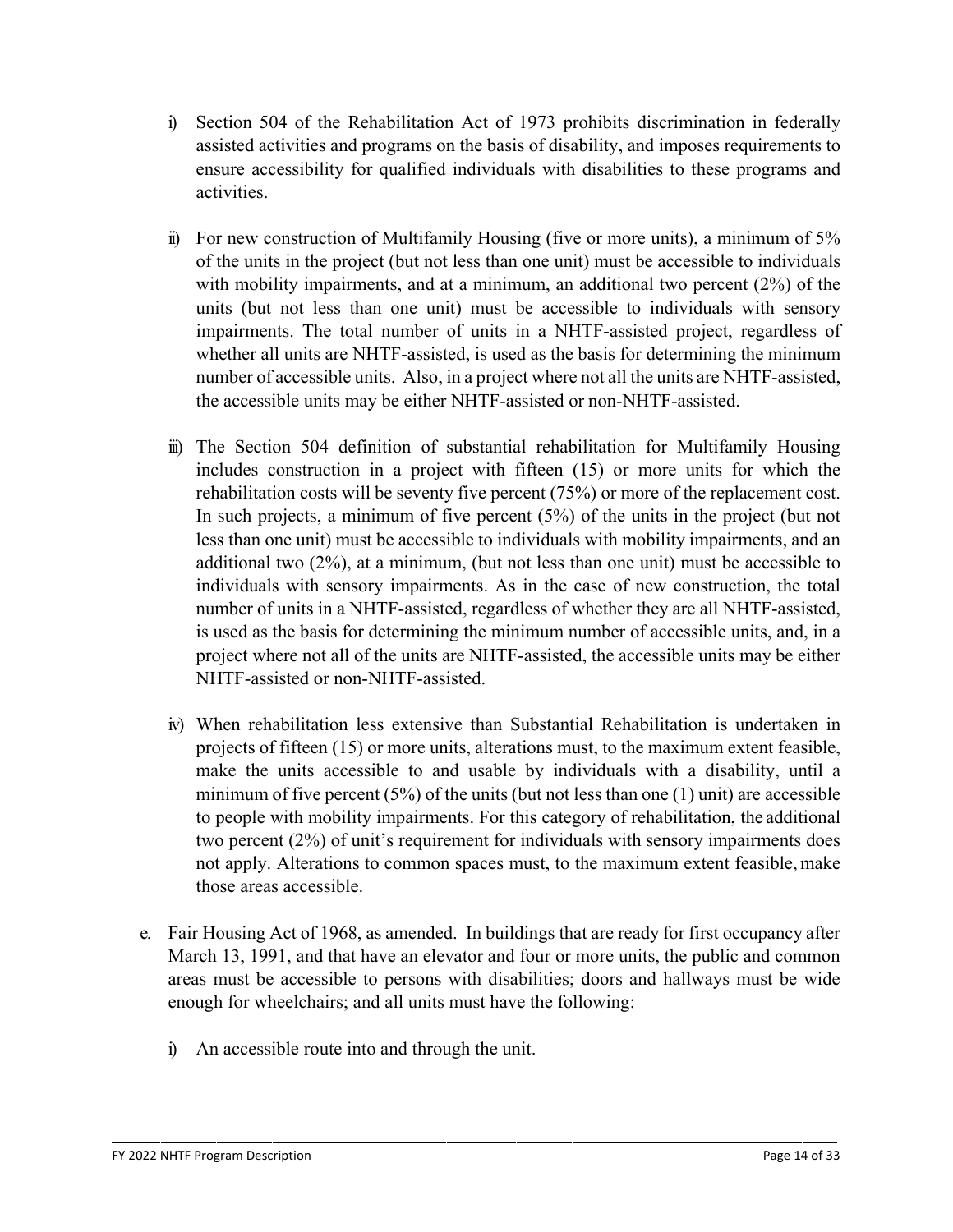- ii) Accessible light switches, electrical outlets, thermostats and other environmental controls.
- iii) Reinforced bathroom walls to allow later installation of grab bars; and kitchens and bathrooms that can be used by people in wheelchairs.
- iv) If a building with four or more units has no elevator and will be ready for first occupancy after March 13, 1991, these standards apply to ground floor units.
- v) These requirements for new construction do not replace any more stringent standards in State or local law.
- f. Titles II and III of the Americans with Disabilities Act (42 U.S.C. 12131–12189) implemented at 28 CFR parts 35 and 36, as applicable.

## **21) UNIVERSAL DESIGN AND VISITABILITY**

THDA encourages the inclusion of features that allow individuals with physical disabilities to reside and/or visit the units constructed or rehabilitated with federal NHTF funds through the use of Universal Design and Visitability.

- a. Universal Design
	- i) Universal Design is a building concept that incorporates products, general design layouts and other characteristics to a housing unit in order to:
		- (1) Make the unit usable by the greatest number of people.
		- (2) Respond to the changing needs of the resident.
		- (3) Improve the marketability of the unit.
	- ii) The goal of universal design seeks to build housing that meets the needs of the greatest number of residents within a community. Universal design differs from accessible design, which is primarily intended to meet the needs of persons with disabilities. However, universal design is inclusive of adaptable design as universal design incorporates structural features that will allow a housing unit to be adapted to an individual's current or future needs. Universal design features include, but are not limited to:
		- (1) Stepless entrances. Minimum 5' x 5' level clearspace inside and outside entry door.
		- (2) Broad blocking in walls around toilet, tub and shower for future placement of grab bars.
		- (3) Full-extension, pull-out drawers, shelves and racks in base cabinets in kitchen.
		- (4) Front mounted controls on all appliances.
		- (5) Lever door handles.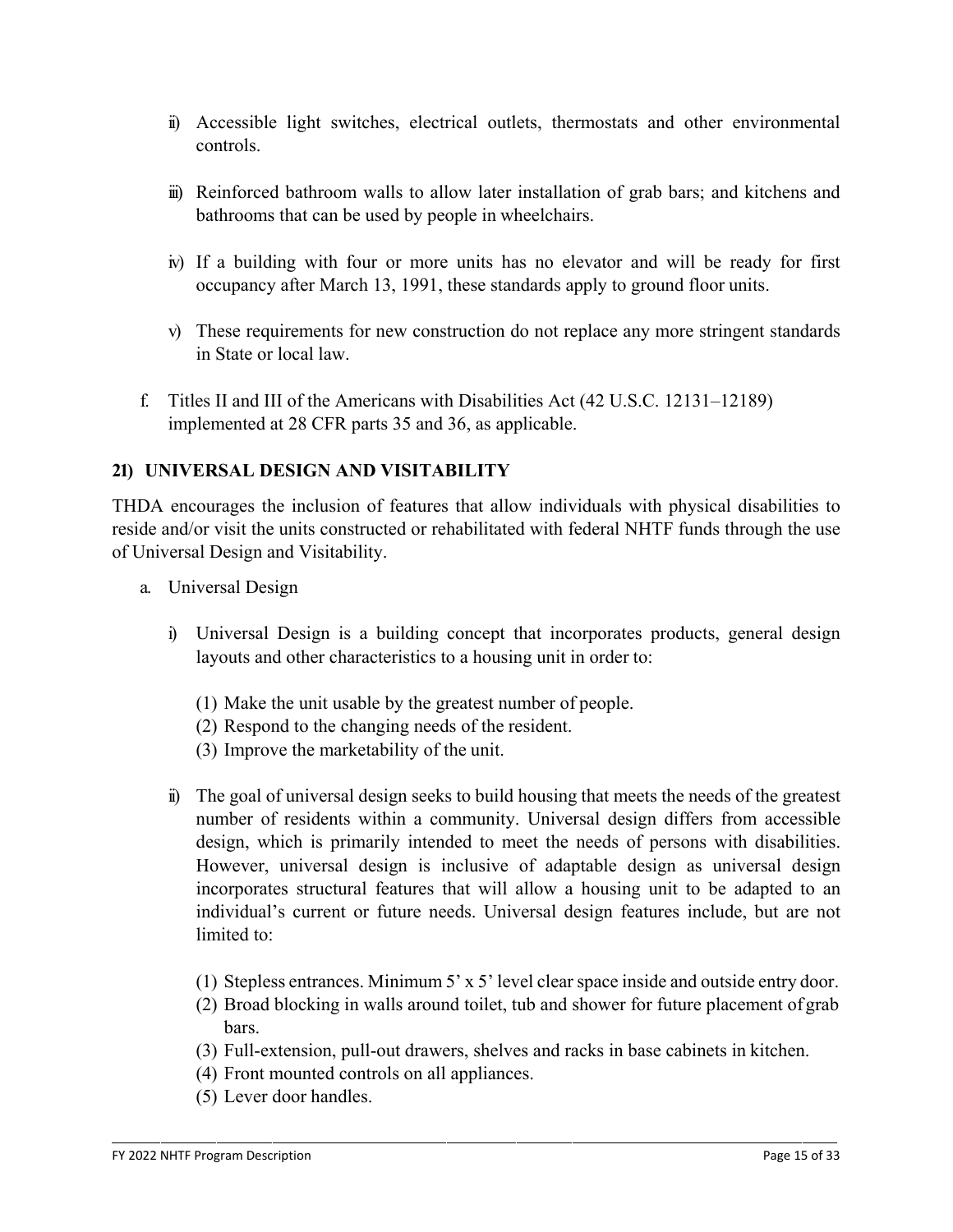- (6) Loop handle pulls on drawers and cabinet doors.
- iii) More information on Universal Design may be found at The Center for Universal Design at North Carolina State University: [http://www.ncsu.edu/ncsu/design/cud/index.htm.](http://www.ncsu.edu/ncsu/design/cud/index.htm)
- b. Visitability
	- i) Visitability refers to homes that are designed and built in a manner that allows individuals who have trouble with steps or use wheelchairs or walkers to live in or visit the unit. These features include:
		- (1) One zero-step entrance.
		- (2) Doors with thirty two (32) inches of clear passage space.
		- (3) One bathroom on the main floor that is accessible to a person using a wheelchair.
	- ii) More information on Visitability can be found at: [http://www.visitability.org.](http://www.visitability.org/)

#### **22) ENVIRONMENTAL REVIEW**

In implementing the NHTF program, regulations establish specific property standards for units assisted with NHTF funds. These standards include Environmental Provisions for projects involving new construction and rehabilitation. The NHTF Environmental Provisions for new construction and rehabilitation under the Property Standards at 24 CFR  $\S$  93.301(f)(1) and (2) are similar to HUD's Environmental Regulations at 24 CFR Parts 50 and 58. NHTF projects are subject to the same environmental concerns to which HUD-assisted projects are subject. The main difference is that the NHTF Environmental Provisions are outcome based, and exclude consultation procedures that would be applicable if NHTF project selection was a Federal action. Parts 50 and 58 are process based, and include consultation procedures for several laws and authorities where there may be environmental impacts.

- a. THDA and the Recipient will be responsible for carrying out environmental reviews in accordance with HUD Notice CPD-16-14. Each Recipient will be responsible for gathering the information required for the environmental reviews. NHTF funds cannot be committed until the environmental review process has been completed. The Environmental Review covers the entire project, not just the portion funded by NHTF.
- b. No funds may be drawn on any project until a complete and compliant Environmental Review has been submitted and the Recipient has received a "Notice of Authority to Use Grant Funds".

#### **23) LEAD-BASED PAINT**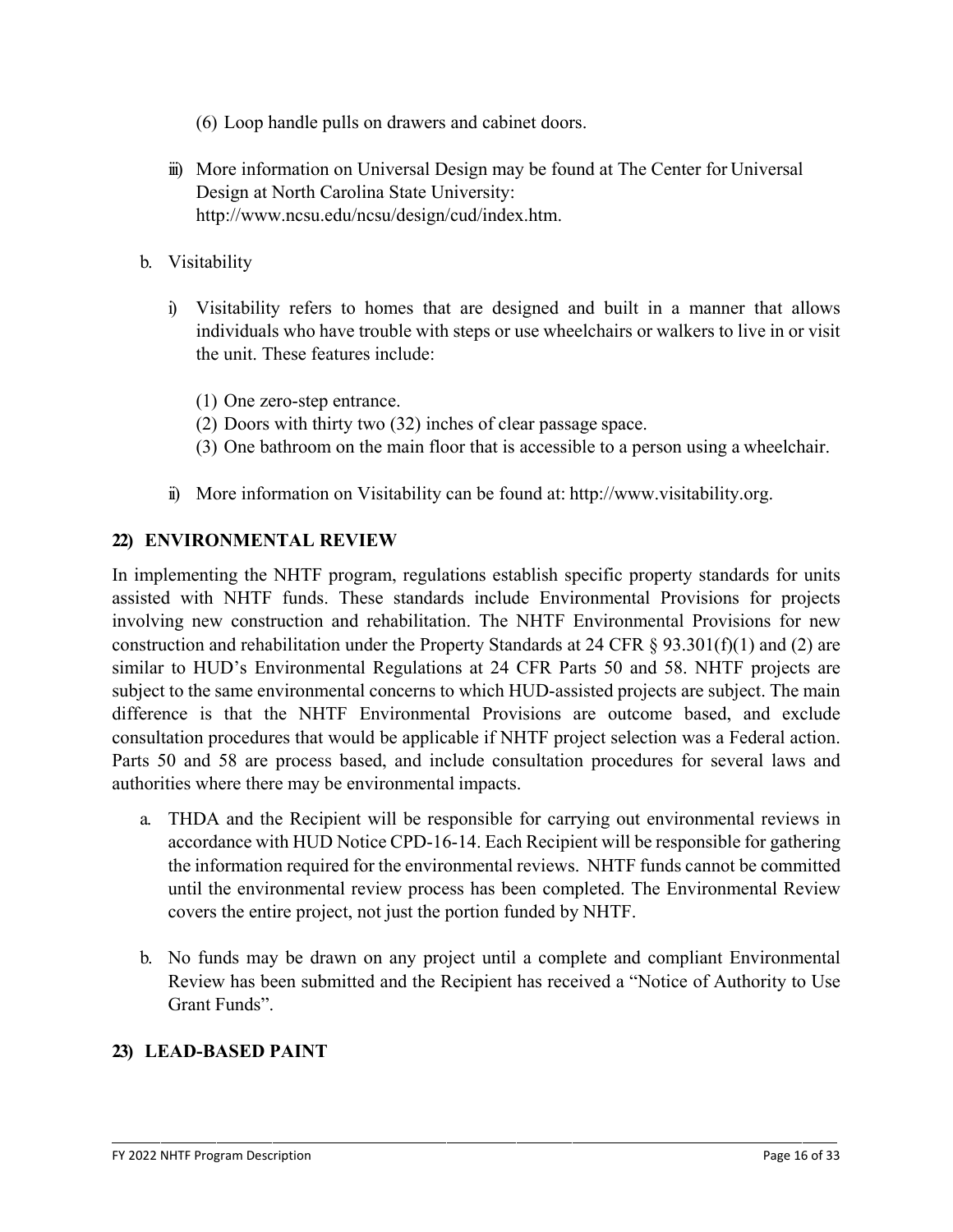Units assisted with NHTF funds are subject to the Lead-Based Paint Poisoning Prevention Act (42 U.S.C. 4821 et seq.) and 24 CFR Part 35, Subparts C through M. The lead-based paint provisions of 982.401(j) also apply, irrespective of the applicable property standard under 24 CFR 92.251. The Lead-Based Paint regulations are available at [www.hud.gov/lea](http://www.hud.gov/lea) or by contacting 1-Fthe leadbased paint requirements apply to all units and common areas in the project.

# **24) FLOOD PLAINS**

NHTF funds may not be used to construct housing in an area identified by the Federal Emergency Management Agency as having special flood hazards. In addition, THDA strongly discourages the rehabilitation of units located in special flood hazard areas, but in a few limited instances and with written permission from THDA, units located in a floodplain may be assisted if the flood plain is mitigated by construction design. In cases where construction in the flood plain are slowed the project must be participating in the National Flood Insurance Program and flood insurance must be obtained on the units.

## **25) PROCUREMENT**

It is important to keep the solicitation of bids for goods and services as well as professional services and construction contracts open and competitive.

- a. At a minimum all Recipients must comply with 24 CFR 200.318 326.
- b. All Recipients must have adopted procurement policies and procedures that meet state and federal requirements.
- c. Recipients must seek to obtain three (3) to five (5) quotes or bids using formal advertising or requests for proposals for the procurement of professional or construction services.
	- i) There must be an established selection procedure and a written rationale for selecting the successful bid or proposal.

## **26) CONFLICT OF INTEREST**

In the procurement of property and services by THDA and Recipients, the conflict of interest provisions in 2 CFR 200.318 apply. In all cases not governed by 2 CFR 200.318, the provisions described in this Section 24 apply.

a. The NHTF conflict of interest provisions apply to any person who is an employee, agent, consultant, officer, elected official or appointed official of THDA or the Recipient. No person listed above who exercise or have exercised any functions or responsibilities with respect to activities assisted with NHTF funds or who are in a position to participate in a decision-making process or gain inside information with regard to these activities may obtain a financial interest or financial benefit from a NHTF-assisted activity, or have a financial interest in any contract, subcontract or agreement with respect to the NHTF-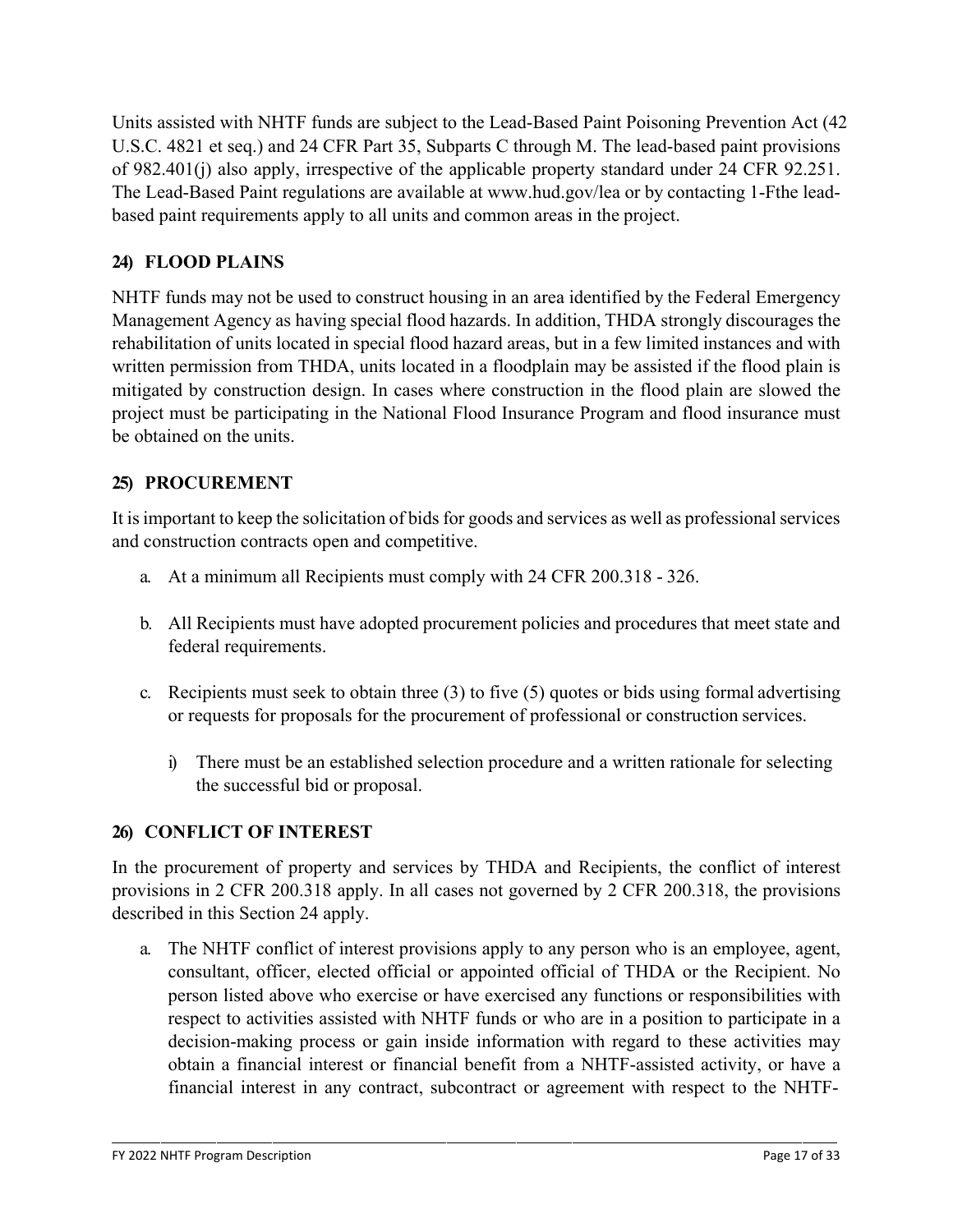assisted activity, or the proceeds from such activity, either for themselves or those with whom they have business or immediate family ties, during their tenure or for one year thereafter. Immediate family ties include (whether by blood, marriage or adoption) the spouse, parent (including stepparent), child (including a stepchild), brother, sister (including a stepbrother or stepsister), grandparent, grandchild, and in-laws of a covered person.

- b. No owner of a project assisted with NHTF funds (or officer, employee, agent, elected or appointed official, board member, consultant, of the owner or immediate family member or immediate family member of an officer, employee, agent, elected or appointed official, board member, consultant, of the owner) whether private, for profit or non-profit may occupy a NHTF-assisted affordable housing unit in a project during the required period of affordability. Immediate family ties include (whether by blood, marriage or adoption) the spouse, parent (including stepparent), child (including a stepchild), brother, sister (including a stepbrother or stepsister), grandparent, grandchild, and in-laws of a covered person. This provision does not apply to an employee or agent of the owner of a rental housing project who occupies a housing unit as the project manager or maintenance worker.
- c. Recipients shall avoid conflicts of interest associated with their NHTF funded project. THDA will not request exceptions to the conflict of interest provisions from HUD. In the event a conflict of interest is discovered, Recipients shall repay that portion of the NHTF grant related to the conflict of interest or may have all or some portion of the NHTF grant rescinded, all as determined by THDA in its sole discretion.

## **27) DEBARMENT AND SUSPENSION**

On all NHTF funded projects, Recipients shall certify that no vendor, its principals or managers are presently debarred, suspended, proposed for debarment, declared ineligible or voluntarily excluded from the covered transaction or listed on the "Excluded Parties List System" found at [www.SAM.gov.](http://www.sam.gov/)

#### **28) PROFORMA**

- a. All Applicants must complete a Thirty (30) Year Affordability Proforma included in the application. The applicant must demonstrate a need for the NHTF funds. If the project development costs require additional financing, including other grant source funding, prior to making any NHTF draws documentation must be provided by Recipient that all other financing or grant funding has been identified and secured.
- b. A project may not incur more debt in the development than the operating budget and 30 year proforma indicate that the development can support. Documentation that final debt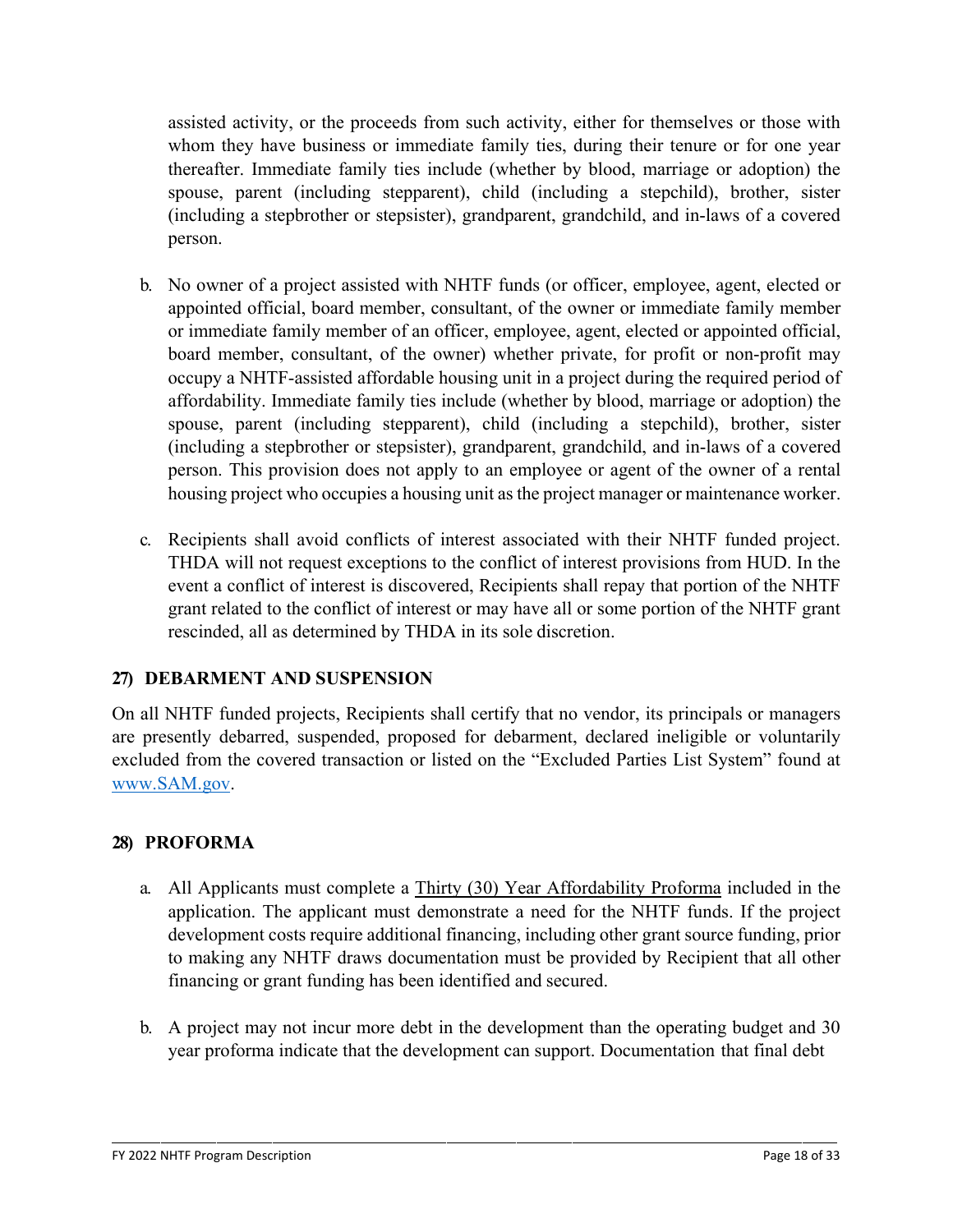does not exceed the supportable debt as indicated on the operating budget will be a threshold requirement.

c. An updated final Development Budget, Operating Budget and 30 years proforma package will be required before any draw requests may be processed.

## **29) PROJECT SOFT COSTS**

In planning their programs, Applicants may include, as a project soft costs, the reasonable and customary costs for work write-up and inspections. In addition, the costs for inspections and work write-ups, the costs for lead-based paint inspections, environmental reviews, risk assessments and clearance testing, and architectural and engineering fees are also paid as project soft costs. All project soft costs charged to the NHTF grant will be calculated on a prorated basis of committed NHTF units to all buildings and units in the project and count toward the maximum per unit subsidy limit.

## **30) REPLACEMENT RESERVE ACCOUNTS**

All projects shall maintain a replacement reserve account beginning at the time of completion for the term of the NHTF period of affordability.

- a. The replacement reserve requirement for new construction properties and the substantial rehabilitation of Housing for the Elderly shall, initially, be two hundred fifty dollars (\$250) per unit per year, inflated at three percent (3%) annually.
- b. The replacement reserve requirement for the substantial rehabilitation of Housing for Older Persons shall, initially, be two hundred fifty dollars (\$250) per unit, inflated at three percent  $(3%)$  annually.
- c. The replacement reserve requirement for all properties designed for families as well as all rehabilitation developments shall, initially, be three hundred dollars (\$300) per unit per year, inflated at three percent (3%) annually.
- d. This account shall be used only for capital improvements and the replacement of long-lived capital assets, and not for routine maintenance and upkeep expenses.
- e. The replacement reserve shall be, and shall remain, an asset of the project, and shall not be distributed to the Owner or any entity or person affiliated with the Owner at any time during or after the Period of Affordability.
- f. Owners shall provide THDA with a record of all activity associated with the replacement reserve account during the prior fiscal year in conjunction with submission of the project's annual compliance monitoring materials.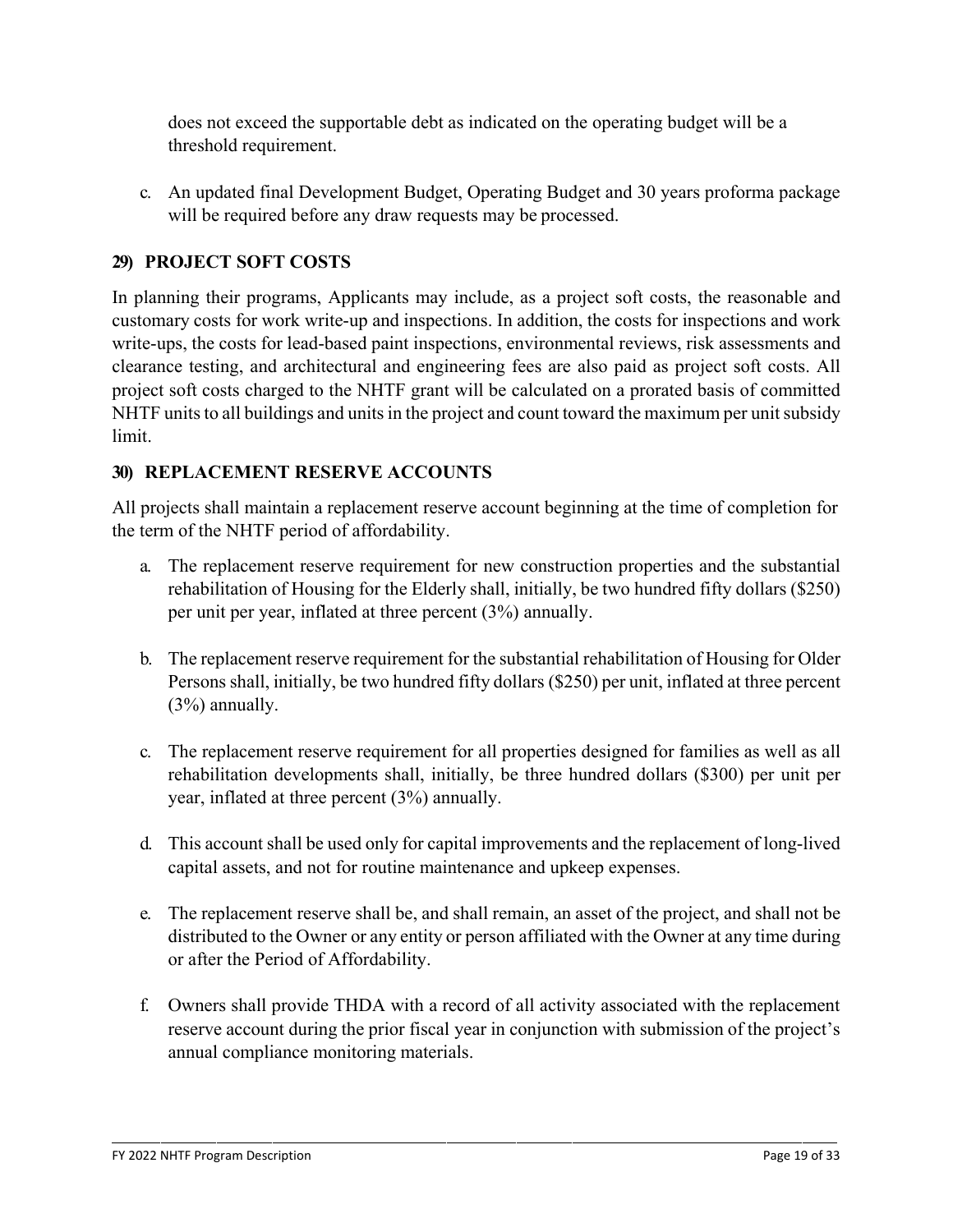- g. The replacement reserve account must be maintained in a separate account in a federally insured financial institution.
- h. Reserve accounts must also be separate from the project's ordinary operating account.

## **31) OPERATING RESERVE ACCOUNT**

All projects shall establish and maintain, until the project has achieved a minimum of five (5) years of Stabilized Occupancy, an operating reserve equal to a minimum of six (6) months of projected operating expenses plus must-pay debt service payments and annual replacement reserve payments.

- a. This requirement can be met with an up-front cash reserve; a guarantee from the owner with a surety bond to stand behind the guarantee; or partnership documents specifying satisfactory establishment of an operating reserve.
- b. The operating reserve account must be maintained in a separate account in a federally insured financial institution.
- c. If operating cost assistance is provided as part of a project's NHTF award, the Owner must submit annual audited financial statements, specific to the project.
- d. Based on an analysis of the financial statements, THDA will determine the amount of operating cost assistance that is eligible to be disbursed from the operating reserve account for the previous fiscal year.
- e. The analysis will determine the deficit remaining after the annual rent revenue of the NHTF-assisted units is applied to the NHTF-assisted units' share of eligible operating costs.
- f. For purposes of this paragraph, eligible operating costs are limited to insurance, utilities, real property taxes, maintenance, and replacement reserve payments.

## **32) REPAYMENT**

All NHTF awards will be structured as a grant to a Recipient with a Period of Affordability of thirty (30) years. Repayment of NHTF funds may be required in the event that the final total development costs were such that NHTF assistance provided by THDA exceeds established program limits, or exceeded that which was necessary to make the project financially feasible.

a. Compliance with income requirements, rent restrictions, design standards and UPCS requirements is required for the entire Period of Affordability for each project. Failure to comply with any of these requirements may trigger repayment of the NHTF grant.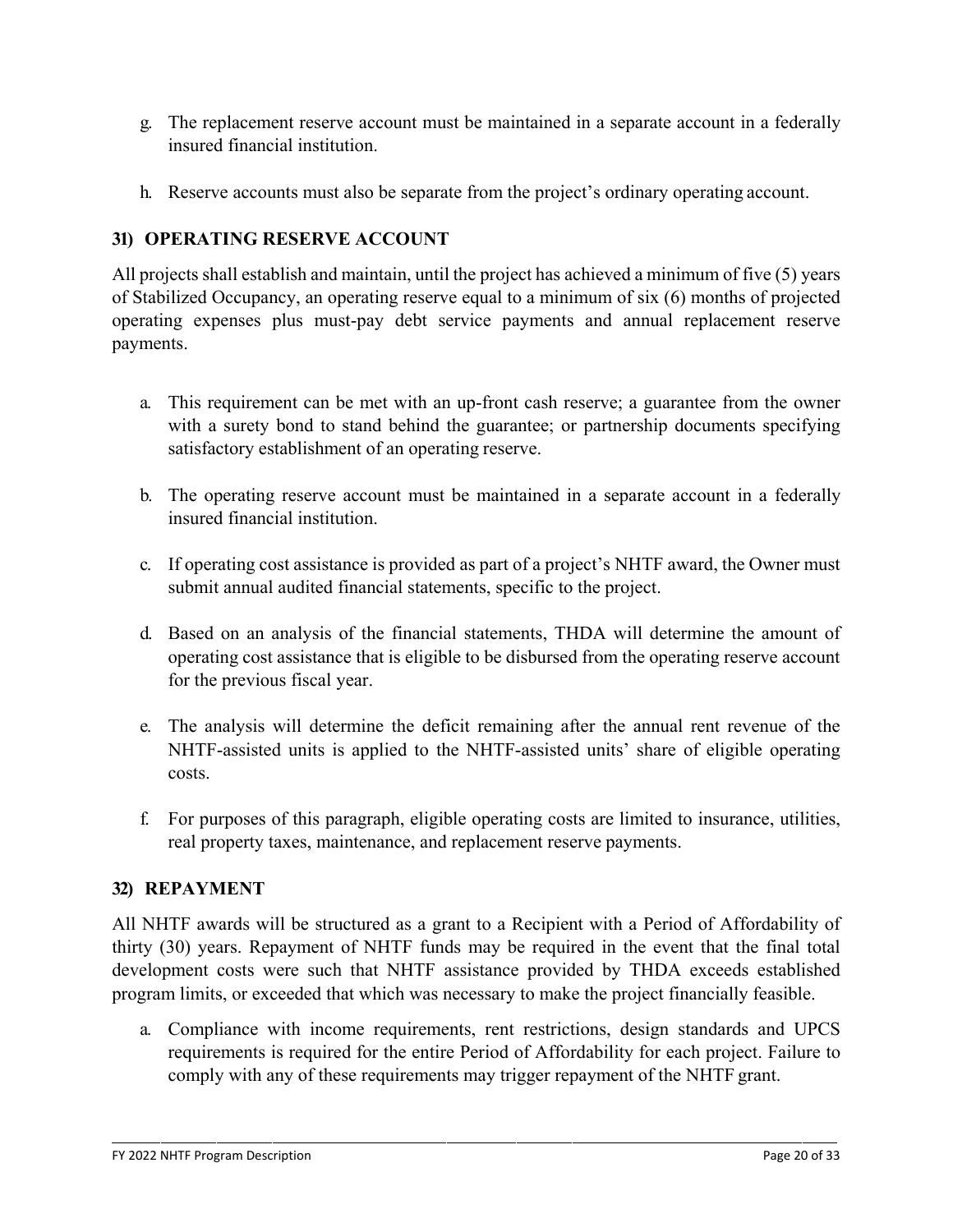- b. A NHTF assisted project that is terminated before completion, either voluntarily or otherwise, constitutes an ineligible activity and the Recipient must repay any NHTF funds invested in the project to THDA.
- c. In the event of a foreclosure or transfer in lieu of foreclosure, the Recipient must repay the full NHTF investment in the project.

#### **33) COMPLIANCE**

NHTF assisted rental units are rent and income limited for the thirty (30) year Period of Affordability.

- a. Recipients/Owners of rental property shall maintain occupancy of NHTF assisted units by Extremely Low Income Persons for the Period of Affordability.
- b. During the Period of Affordability, the Recipient shall:
	- i) Certify annually the income of tenants.
	- ii) Adhere to the NHTF rent and income guidelines.
	- iii) Comply with all applicable adopted housing codes and the Uniform Physical Condition Standards (UPCS).
	- iv) Report to THDA in a form and with substance as required by THDA.
- c. Prior to drawing down NHTF funds, Owners of projects with NHTF assisted units shall sign a grant note, deed of trust and restrictive covenant to enforce the NHTFAffordability Period.
- d. Once NHTF funds are awarded to a Recipient, THDA will monitor compliance by reviewing certain records related to the NHTF-assisted project. THDA will monitor compliance by conducting desk and/or on-site reviews of the project.
- e. THDA will conduct an on-site inspection at project completion in order to confirm that the project meets the Rehabilitation Standards listed in the NHTF Allocation Plan and THDA's Minimum Design Standards for New Construction or THDA's Minimum Design Standards for Rehabilitation, as applicable.
- f. At a minimum THDA will conduct desk compliance reviews annually.
- g. THDA will conduct on-site property inspections during the Period of Affordability in order to determine compliance with income and rent requirements, tenant selection, affirmative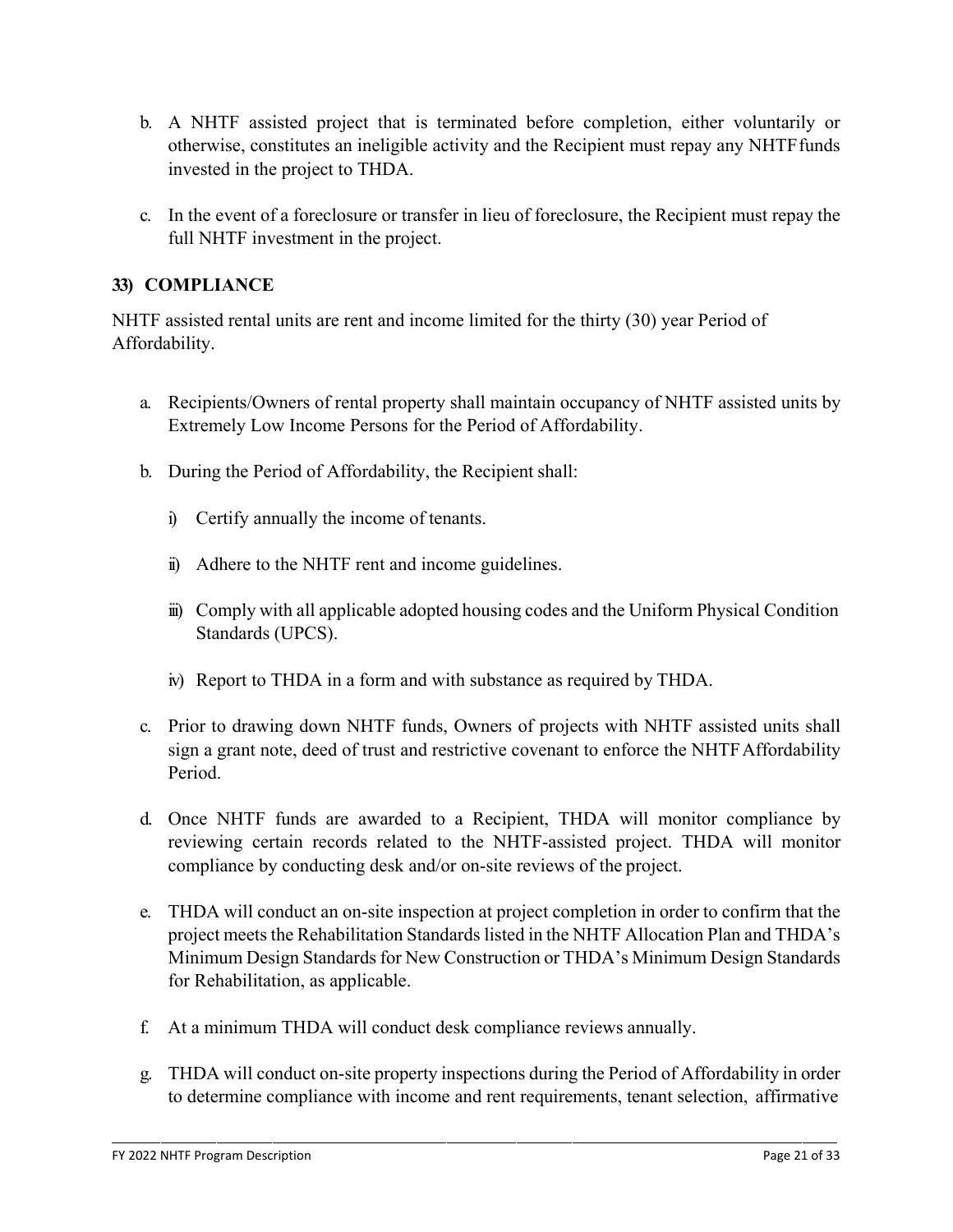marketing requirements, and property and design standards and to verify any information submitted by the Recipient to THDA.

- i) THDA will perform onsite inspection of all NHTF assisted projects no less than every three (3) years during the Period of Affordability.
- ii) For NHTF assisted projects of four (4) NHTF assisted residential units or less, THDA will perform an on-site inspection of one hundred percent (100%) of the units no less than every three (3) years during the Period of Affordability.
- iii) For NHTF assisted projects consisting of five (5) or more units, THDA will inspect a minimum of twenty (20%) of the NHTF assisted units no less than every three (3) years during the Period of Affordability.
- iv) The on-site inspection may include a review of records for all or a sample of the income and rent restricted units including, but not limited to, tenant files, rent rolls, approved and declined tenant applications, documentation supporting tenant income and employment verification, marketing materials and advertisements, and documentation of requests for reasonable accommodations.
- v) The on-site review may also include a review of any local health, safety, or building code violation reports or notices and an inspection of the property to determine if the buildings are suitable for occupancy, taking into account local health, safety, and building codes, applicable THDA Design Standards, and UPCS standards as prescribed by HUD.
- vi) Any reports made by state or local government units of violations, with documentation of correction, will be reviewed.
- h. Each year during the Period of Affordability, the Recipient shall submit to THDA, within one hundred twenty (120) days after the end of the project's fiscal year, each of the following:
	- i) Audited financial statements for the Owner.
	- ii) Audited financial statements for the project.
	- iii) Bank statements for operating reserve and replacement reserve accounts as of the end of the project fiscal year.
	- iv) Proof of sufficient property and liability insurance coverage with THDA listed as mortgagee.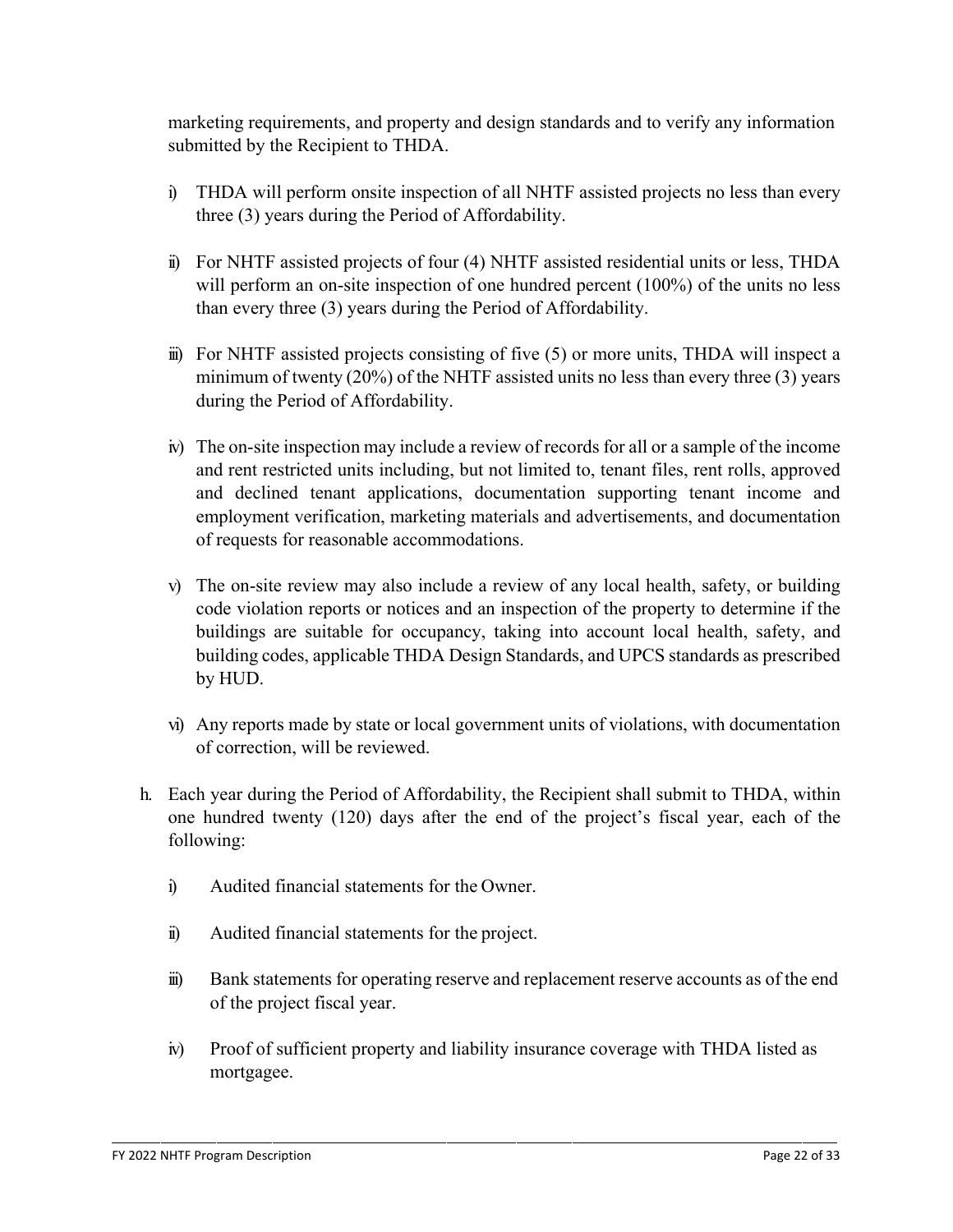- $v$ ) Documentation to show the current utility allowance is being used (i.e. a copy of the utility allowance table).
- vi) For projects that received points at initial NHTF application for pledging to provide permanent supportive services to special needs populations, an affidavit attesting to the supportive services provided to the project's population during the fiscal year must be provided by the provider(s) of such services.
- vii) Compliance monitoring fees from previous years re-inspections if applicable.
- viii) Such other information as may be requested in writing by THDA in its sole discretion.

#### **34) MONITORING FEES**

THDA charges a monitoring fee for all NHTF assisted units. NHTF Recipients shall pay the entire fee covering the thirty (30) year Period of Affordability as indicated in the current NHTF Operating Manual - Schedule of Monitoring Fees; but no less than \$600 per NHTF assisted unit.

- a. The monitoring fee must be paid prior to the Recipient making the request for Developer Fees to be drawn from the NHTF grant.
- b. Additional fees may be charged when follow-up is required due to non-compliance findings. Failure to pay these fees will be considered an administrative noncompliance issue.
	- i) The fee will be the current approved fee as published in the NHTF manual and the most current program description at the time the fee is incurred but no less than:
		- (1) Reinspection of a file or reinspection of a 1-4 unit property: Two Hundred Dollars (\$200) per unit inspected
		- (2) Reinspection of a NHTF project with five (5) or more units:
			- (a) Two hundred dollars (\$200) per unit inspected;
			- (b) Standard mileage rate in effect under the current State of Tennessee travel regulations at the time of the reinspection from Nashville to the property and back to Nashville;
			- (c) Applicable state allowed per-diem for one staff person;
			- (d) Lodging expenses as allowed under then current State of Tennessee travel regulations;
			- (e) Any other expenses incurred by THDA relating to the project reinspection.
- c. Fees for reinspections will be due to THDA prior to issuance of reinspection results or release of any additional NHTF-funded operating subsidy.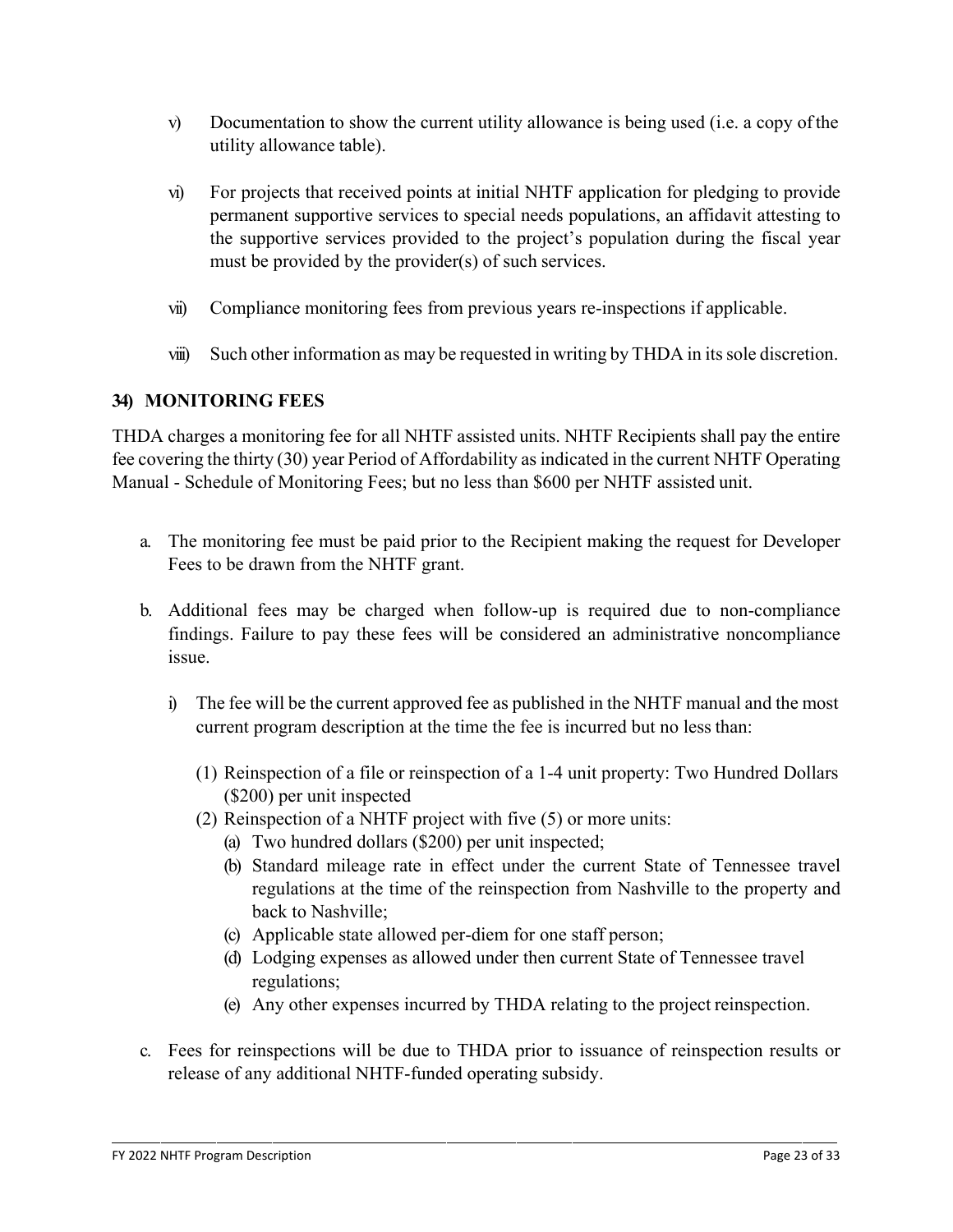#### **35) RESIDENTIAL ANTI-DISPLACEMENT AND RELOCATION ASSISTANCE PLAN**

Recipients shall replace all occupied and vacant habitable low income housing demolished or converted to a use other than as lower income housing in connection with a project assisted with NHTF funds.

- a. All replacement housing will be provided within three years after the commencement of the demolition or conversion. Before entering into a working agreement committing THDA to provide funds for a project that will directly result in the demolition or conversion, THDA will make public by and submit to the HUD/Knoxville NHTF coordinator certain information. Each applicant proposing demolition or any reduction in lower income housing units shall submit the following information to THDA in connection with their application:
	- i) A description of the proposed assisted project;
		- (1) The address, number of bedrooms, and location on a map of lower income housing that will be demolished or converted to a use other than as lower income housing as a result of an assisted project.
		- (2) A time schedule for the commencement and completion of the demolition or conversion.
		- (3) To the extent known, the address, number of bedrooms and location on a map of the replacement housing that has been or will be provided.
		- (4) The source of funding and a time schedule for the provision of the replacement housing.
		- (5) The basis for concluding that the replacement housing will remain lower income housing for at least ten (10) years from the date of initial occupancy.

Information demonstrating that any proposed replacement of housing units with smaller dwelling units (e.g., a 2-bedroom unit with two 1-bedroom units), or any proposed replacement of efficiency or single-room occupancy (SRO) units with units of a different size, is appropriate and consistent with the housing needs and priorities identified in the approved Consolidated Plan.

## **36) NHTF RELOCATION REQUIREMENTS**

THDA DISCOURAGES PROJECTS INVOLVING DISPLACEMENT OR RELOCATION of households. Prior to application, contact THDA if you are planning any project that may involve displacement or relocation.

a) A Displaced person is any person (household, individual, business, farm, or non-profit organization) that moves from the real property, permanently, as a direct result of rehabilitation, demolition, or acquisition for a project assisted with NHTF funds. Relocation requirements apply to all occupants of a project/site for which NHTF assistance is sought even if less than one hundred percent (100%) of the units are NHTF assisted.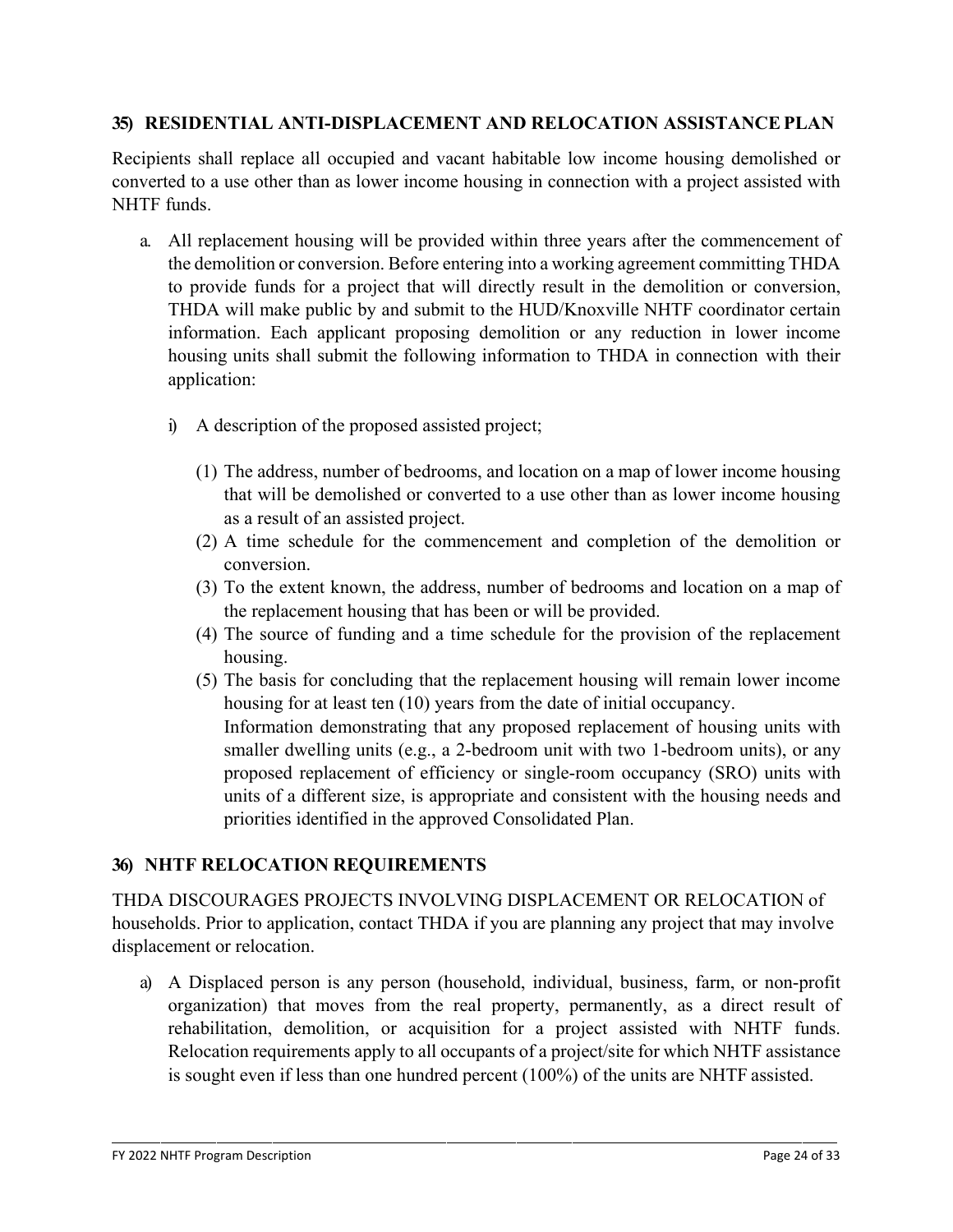- i) Before Application displacement is triggered when a tenant moves permanently from the project before the owner submits an application for NHTF assistance if THDA or HUD determines that the displacement was a direct result of the rehabilitation, demolition, or acquisition for the NHTF project. (e.g., THDA determines that the owner displaced tenants in order to propose a vacant building for NHTF assistance.)
- ii) After Application displacement is triggered when a tenant moves permanently from the project after submission of the application, or, if the applicant does not have site control, the date THDA or the Recipient approves the site because:
	- (1) The owner requires the tenant to move permanently; or
	- (2) The owner fails to provide timely required notices to the tenant; or
	- (3) The tenant is required to move temporarily and the owner does not pay all actual, reasonable out-of-pocket expenses or because the conditions of the move are unreasonable.
	- (4) After Execution of Agreement displacement is triggered when tenant moves permanently from the project after execution of the agreement covering the acquisition, rehabilitation or demolition because the tenant is not provided the opportunity to lease a suitable, affordable unit in the project.
- b) A Displaced person is not:
	- (1) A tenant evicted for cause, assuming the eviction was not undertaken to evade URA obligations.
	- (2) A person with no legal right to occupy the project under State or local law (e.g., squatter).
	- (3) A tenant who moved in after the application was submitted but before signing a lease and commencing occupancy, was provided written notice of the planned project, its possible impact on the person (e.g., the person may be displaced, temporarily relocated, or experience a rent increase), and the fact that the person would not qualify as a "displaced person" (or for any assistance under URA) as a result of the project.
	- (4) A person, after being fully informed of their rights, waives them by signing a Waiver Form.
- c) The Uniform Relocation Assistance and Real Property Acquisition Policies Act of 1970 (Uniform Act), and its implementing regulations at 49 CFR Part 24, requires relocation assistance where acquisition has occurred under the Uniform Act. In addition, the Uniform Act coverage was expanded in 1987 amendments to cover displacement of individuals resulting from rehabilitation, demolition or private acquisition carried out under a federally assisted project or program.
- d) Section 104(d) of the Housing and Community Development Act ("The Barney Frank Amendments") and HUD's Residential Anti-Displacement and Relocation Assistance Plan include additional relocation requirements. This extra level of relocation protection may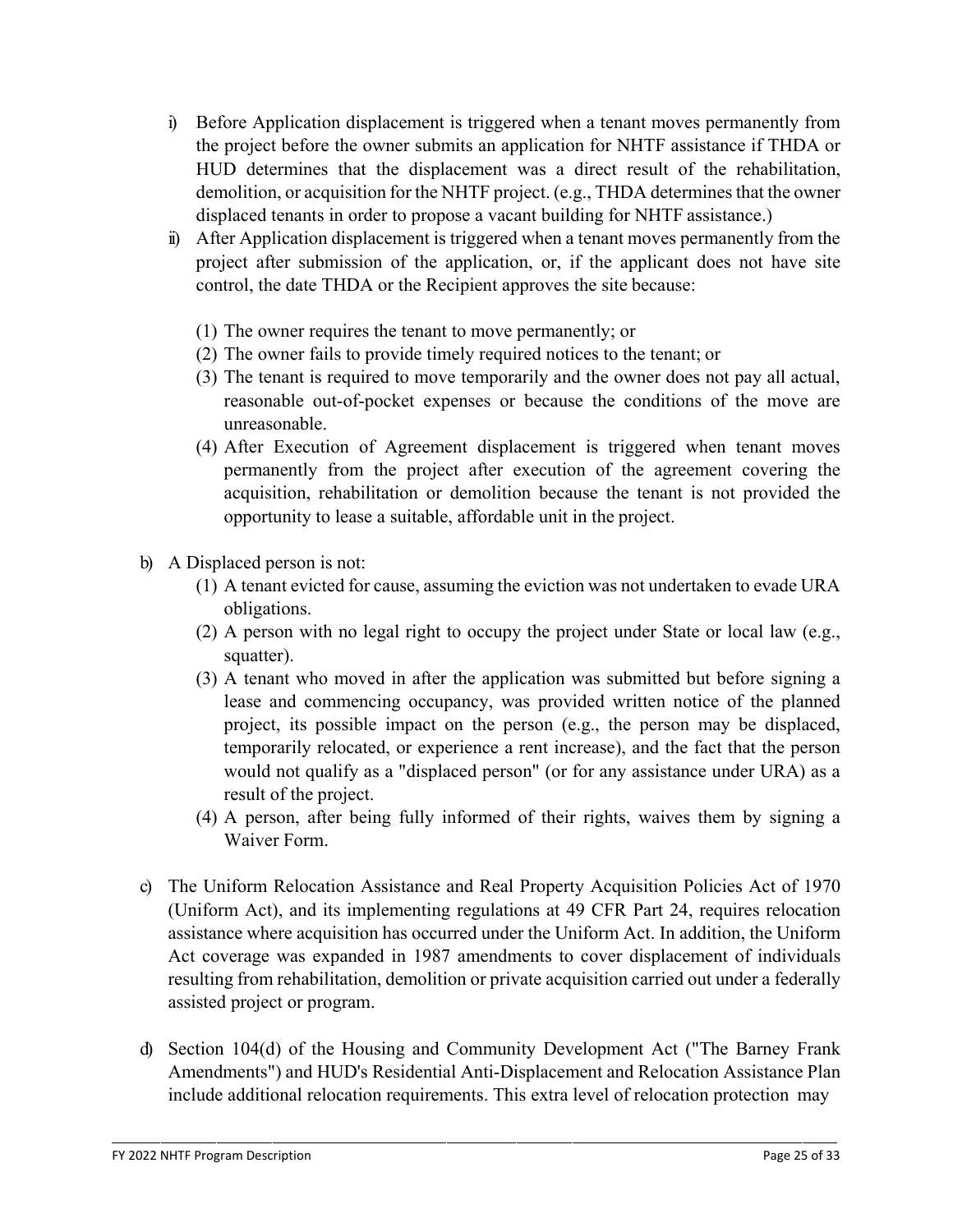be triggered for low-income households when units are converted or demolished with CDBG, UDAG, HOME, or NHTF funds. In addition, when Section 104(d) is triggered, jurisdictions may need to replace any low/moderate income dwelling units that are lost due to the conversion or demolition. This section refers only to residential relocation. If nonresidential (commercial/industrial) relocation is involved, contact THDA.

- e) Understanding how relocation requirements are triggered, alternate ways of meeting them, and the costs of the alternatives is essential in making NHTF program decisions. Concerns about relocation may cause a Recipient to consider establishing a preference for vacant buildings. However, Recipients should also consider that vacant buildings are often in various states of deterioration. Rehabilitating an occupied building, even with the cost of assisting tenants to remain or relocate, may be less costly than rehabilitating a vacant building. In occupied buildings, Recipients must consider whether occupants will be able to return after rehabilitation and whether Section 8 assistance is available to help meet relocation costs. Selecting vacant projects does not relieve all relocation concerns. Vacant buildings in good condition may have been recently occupied. If so, the Recipient must consider whether the owner removed the tenants in order to apply for NHTF assistance for a vacant building. If so, these tenants are displaced persons.
- f) Skilled staff can save the local program money and build goodwill with owners and tenants. Failure to understand and follow relocation requirements can result in unnecessary costs for the local program. It is possible for uninformed owners and staff to take steps that would obligate the local program to provide significant relocation benefits and services. Early briefings for owners and program staff on relocation rules are essential. Handbook 1378, Tenant Assistance, Relocation and Real Property Acquisition consolidates relocation requirements for NHTF and other HUD programs in one document. It is available from HUD Field Offices or by contacting THDA. HUD informational booklets for persons who are displaced or whose property isto be acquired are also available from HUD Field Offices or from THDA.
- g) URA requirements are triggered at the time the application is being prepared, and additional requirements are triggered at the time the working agreement is signed between THDA and the Recipient and when rehabilitation is completed. Treatment of displaced persons depends upon whether the displaced person is (1) a tenant or owner; (2) a business or household; (3) has income above or below the Section 8 Lower Income Limit.

## **37) SITE AND NEIGHBORHOOD STANDARDS**

Housing provided through the NHTF program must be suitable from the standpoint offacilitating and furthering full compliance with the applicable provisions of Title VI of the Civil Rights Act of 1964, the Fair Housing Act, Executive Order 11063, and HUD regulations issued pursuant thereto; and must promote greater choice of housing opportunities.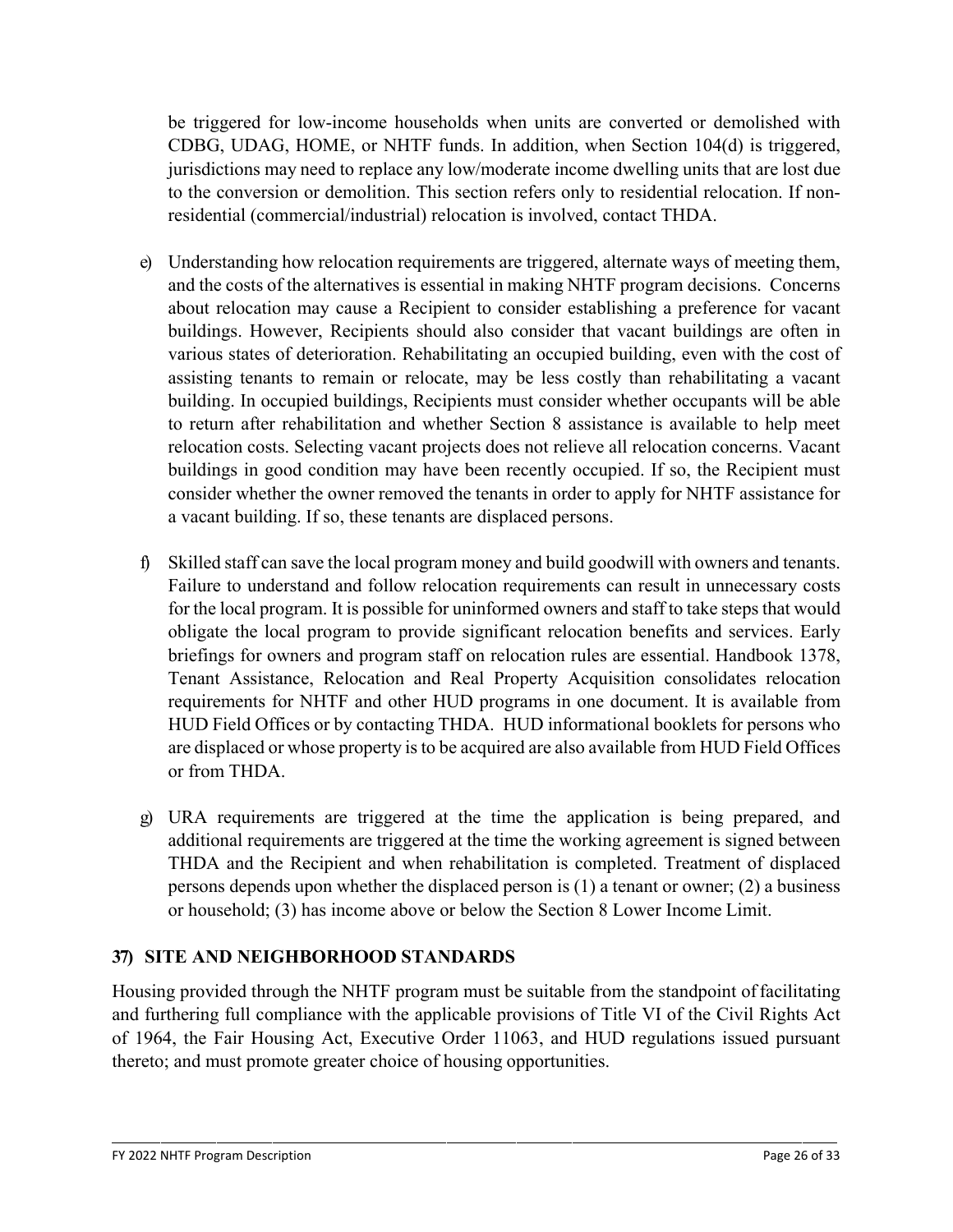- a) New construction rental housing. In carrying out the site and neighborhood requirements for new construction, the Recipient shall provide documentation as THDA may require, in THDA's sole discretion, to determine that proposed sites for new construction meet the requirements in 24 CFR 93.150 with cross reference to 983.6(b) which places limiting conditions on building in areas of "minority concentration" and "racially mixed" areas.
- b) Rehabilitation of rental housing. Site and neighborhood standards do not general apply to rehabilitation projects funded under NHTF unless project-based vouchers are used in an NHTF rehabilitation unit. In such case, the site and neighborhood standards for projectbased vouchers will apply as determined by the issuing authority for the project-based vouchers.

#### **38) EQUAL OPPORTUNITY AND FAIR HOUSING**

No person in the United States shall on the grounds of race, color, religion, sex, familial status, national origin, or disability be excluded from participation, denied benefits or subjected to discrimination under any program funded in whole or in part by NHTF funds.

- a) The following Federal requirements as set forth in 24 CFR 5.105(a), Nondiscrimination and equal opportunity, are applicable to NHTF projects:
	- i) Fair Housing Act (24 CFR Part 100)
	- ii) Executive Order 11063, as amended (24 CFR Part 107 Equal Opportunity in Housing)
	- iii) Title VI of the Civil Rights Act of 1964 (24 CFR Part 1 Nondiscrimination in Federal programs)
	- iv) Age Discrimination Act of 1975 (24 CFR Part 146)
	- v) Section 504 of the Rehabilitation Act of 1973 (24 CFR Part 8)
	- vi) Section 109 of Title I of the Housing and Community Development Act of 1974 (24 CFR Part 6)
	- vii) Title II of the Americans with Disabilities Act 42 U.S.C. §12101 et seq.
	- viii) Equal Access to Housing in HUD Programs Regardless of Sexual Orientation or Gender Identity 24 CRF Parts 5, 200, 203, 236, 400, 570, 574, 882, 891 and 982
	- ix) Section 3 of the Housing & Urban Development Act of 1968 24 CFR 135 (12 U.S.C. 1701u) and implementing regulations at 24 CFR part 135
		- (1) Section 3 requires that the employment and other economic opportunities generated by Federal financial assistance for housing and community development programs shall, to the greatest extent feasible, be directed toward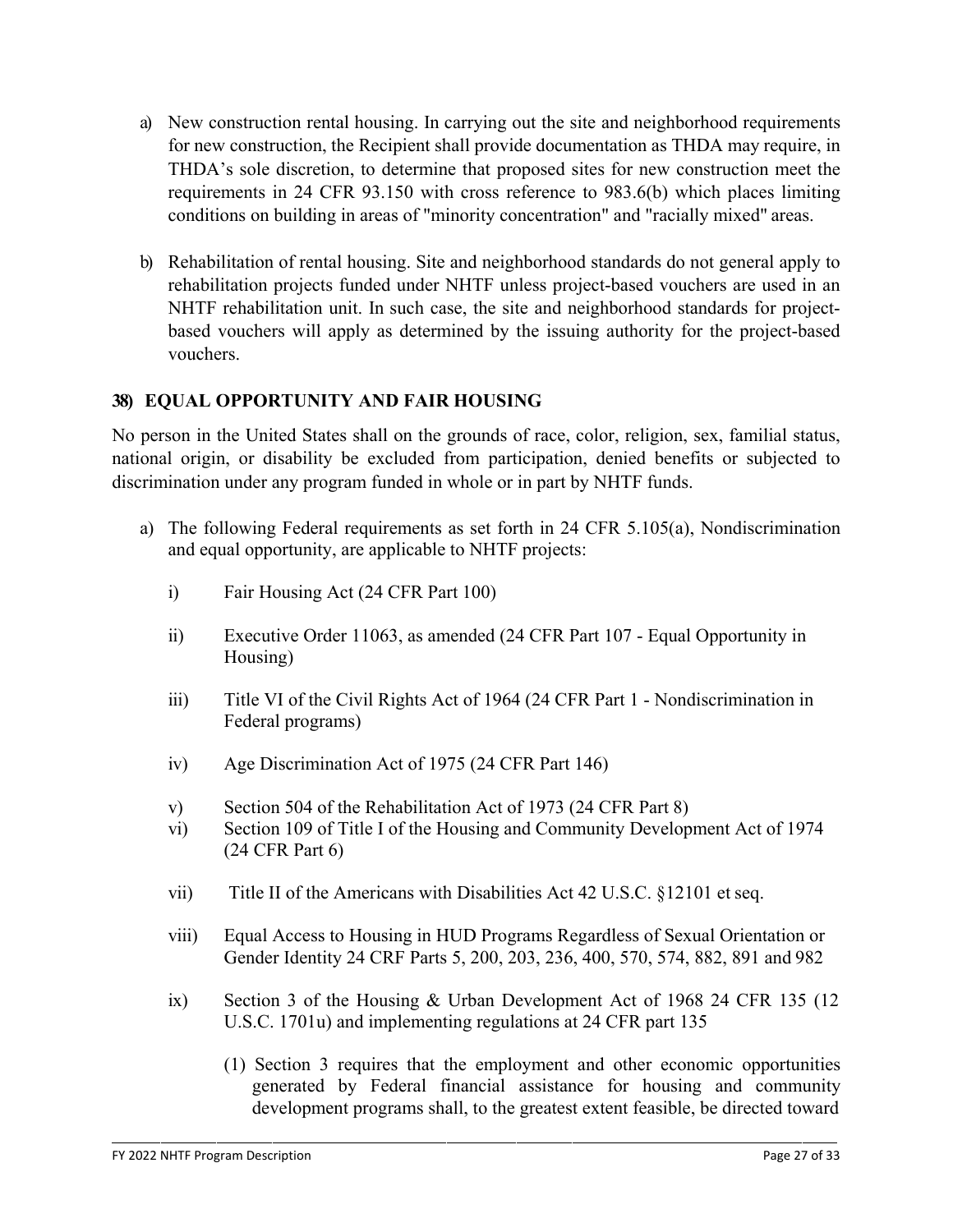low-income persons, particularly those who are recipients of government assistance for housing.

- x) Executive Order 11246, as amended 41 CFR 60 (Equal Employment Opportunity Programs)
- xi) Executive Order 11625, as amended (Minority Business Enterprises)
- xii) Executive Order 12432, as amended (Minority Business Enterprise Development)
- xiii) Executive Order 12138, as amended (Women's Business Enterprise)
- xiv) Executive Orders 11625, 12432, and 12138 (Minority/Women's Business Enterprise) require that Recipients prescribe procedures acceptable to HUD for a minority outreach program to ensure the inclusion, to the maximum extent possible, of minorities and women and entities owned by minorities and women in all contracts. Recipients must also develop acceptable policies and procedures if their application is approved by THDA.
- b) The HUD Office of Fair Housing also includes the following fair housing laws and Presidential Executive Orders which are not included in 24 CFR 5.105(a) but which are applicable to federally-assisted programs:
	- i) Architectural Barriers Act of 1968 42 U.S.C. §4151 et seq.
	- ii) Executive Order 12892, as amended (Affirmatively Furthering Fair Housing)
	- iii) Executive Order 12898
	- iv) Executive Order 13166 (Limited English Proficiency)
	- v) Executive Order 13217 (Community-based living arrangements for persons with disabilities)
- c) In addition to the above requirements, the Recipient must assure that its Equal Opportunity and Fair Housing policies in the NHTF Program are consistent with the State's current Consolidated Plan.

## **39) AFFIRMATIVE MARKETING**

Prior to beginning a NHTF project, Recipients must adopt affirmative marketing procedures and requirements for all NHTF rental projects with five (5) or more units. Affirmative marketing steps consist of actions to provide information and otherwise attract eligible persons in the housing market area to the available housing without regard to race, color, national origin, sex, religion, familial status, or disability. The Recipient must also identify and take steps to attract populations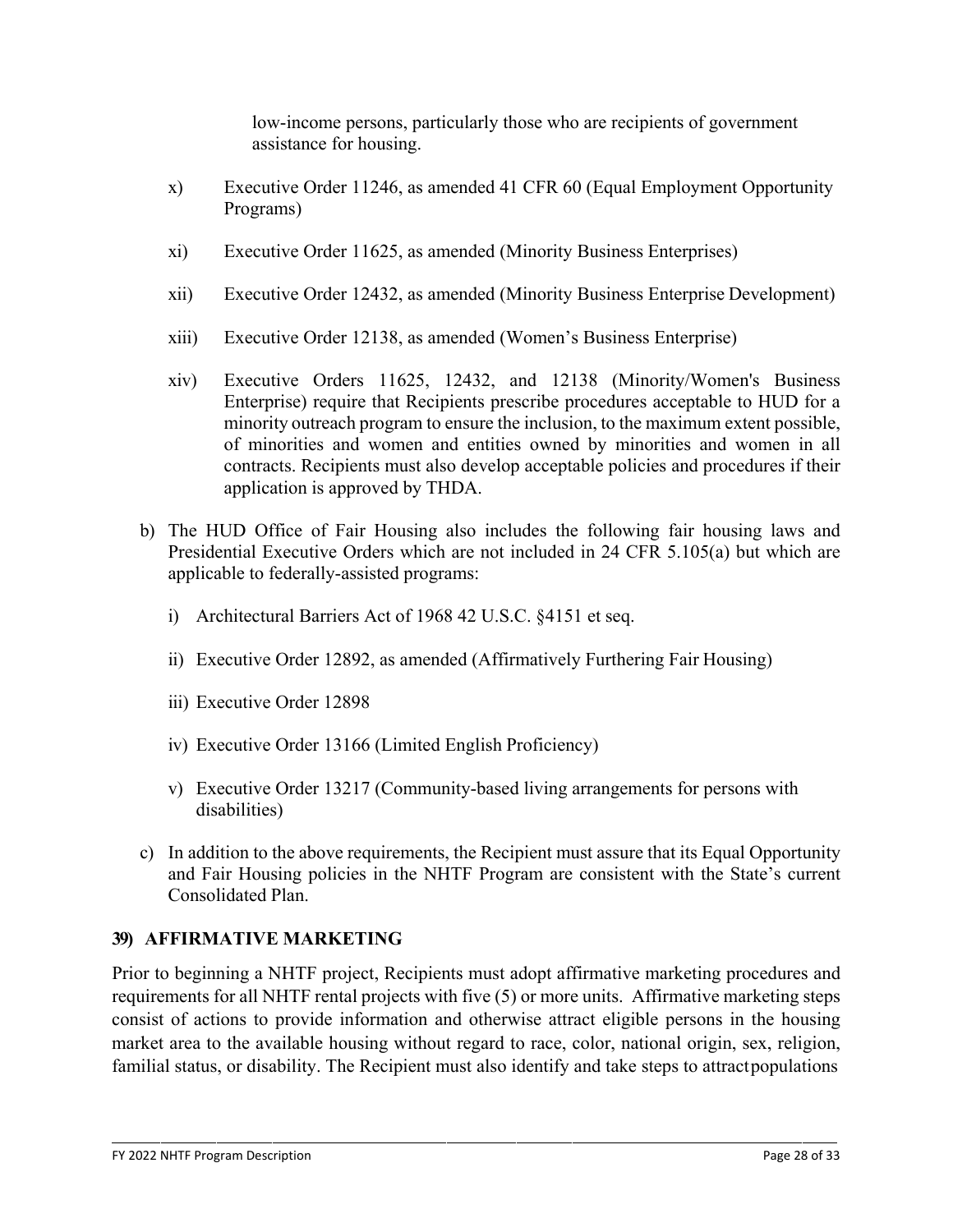that are least likely to apply for the housing to be created. Requirements and procedures must include:

- a) Methods for informing the public, owners and potential tenants about fair housing laws and the Recipient's policies;
- b) A description of what the Recipient will do to affirmatively market housing assisted with NHTF funds;
- c) A description of what the Recipient will do to inform persons not likely to apply for housing without special outreach;
- d) Maintenance of records to document actions taken to affirmatively market NHTF-assisted units and to assess marketing effectiveness; and
- e) Description of how efforts will be assessed and what corrective actions will be taken where requirements are not met.
- f) All projects that receive NHTF grants must advertise all vacant units on the [www.TNhousingsearch.org](http://www.tnhousingsearch.org/) website.

## **40) APPLICATION AND EVALUATION PROCEDURE**

THDA will evaluate each application to determine if the proposal meets threshold criteria. Threshold criteria includes:

- a) Submission by an eligible applicant of a complete application, including any documentation required to be submitted through THDA's Grants Management System (GMS).
- b) Proposal of an eligible activity; proposal of a project that in the opinion of THDA is physically, financially and administratively feasible; proposal of a project that meets the requirements of 24 CFR Parts 91 and 93, as amended.
- c) Submission of a 30-Year Proforma demonstrating a need for the NHTF funds.
- d) Proposals that will set-aside more than 20% of the units for individuals with disabilities must demonstrate that the project will meet the qualities of settings that are eligible for reimbursement under the Medicaid home and community-based services that were established by the Centers for Medicare and Medicaid Services (CMS) in the final rule dated January 16, 2014:

[https://www.federalregister.gov/articles/2014/01/16/2014-00487/medicaid](https://www.federalregister.gov/articles/2014/01/16/2014-00487/medicaid-program-state-plan-home-and-community-based-services-5-year-period-for-waivers-provider)[program-state-plan-home-and-community-based-services-5-year-period-for](https://www.federalregister.gov/articles/2014/01/16/2014-00487/medicaid-program-state-plan-home-and-community-based-services-5-year-period-for-waivers-provider)[waivers-provider.](https://www.federalregister.gov/articles/2014/01/16/2014-00487/medicaid-program-state-plan-home-and-community-based-services-5-year-period-for-waivers-provider)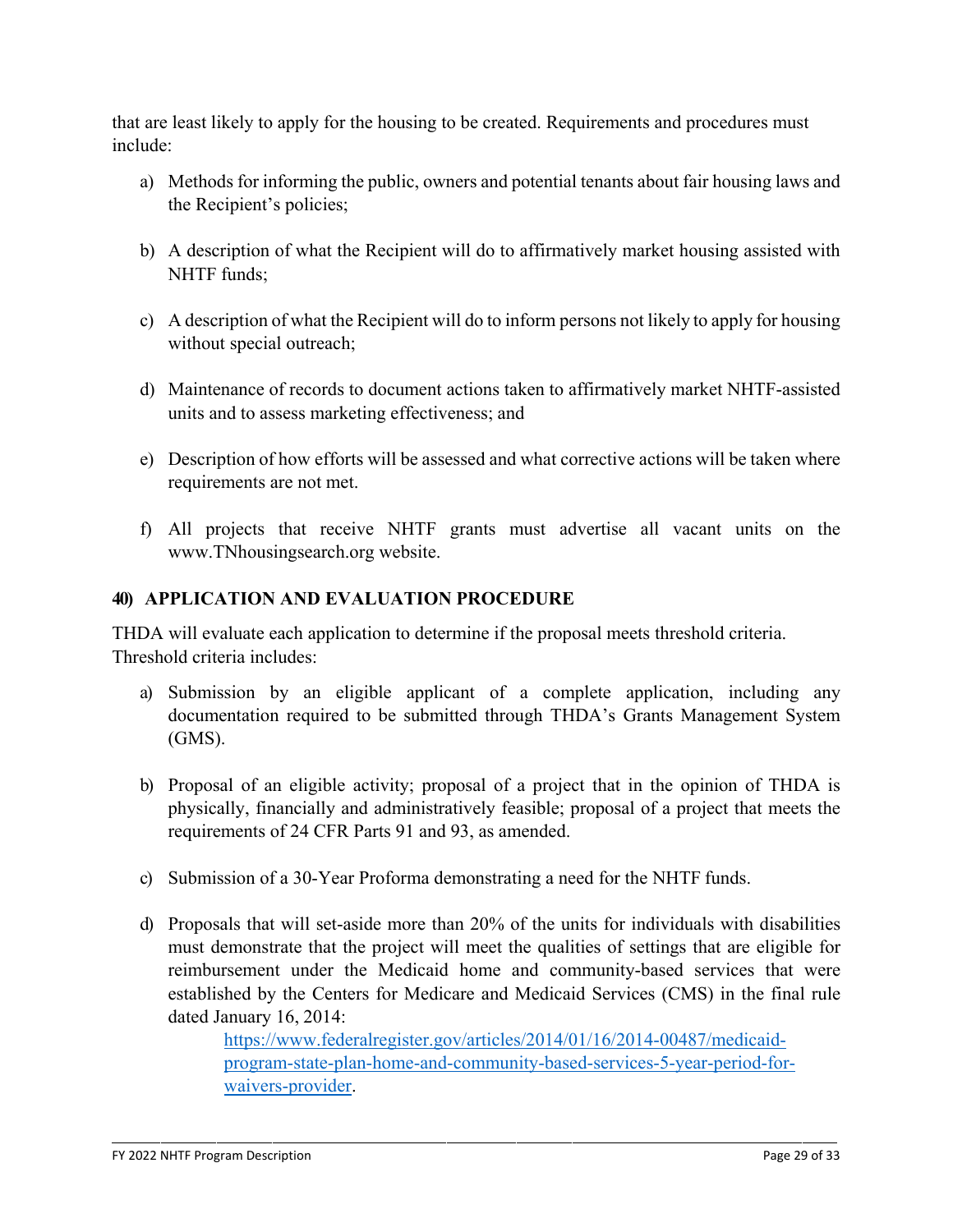- e) Receipt of a score that equals at least 60% of the total points available.
- f) Applications meeting the threshold requirements will be scored and ranked by Grand Division, as defined in Tennessee Code Annotated Title 4, Chapter 1, Part 2, in descending numerical order based on the scoring matrix provided on page 32, Section 41 of this Program Description00..
- g) THDA will first select the highest scoring application from each Grand Division of Tennessee.
- h) If additional funding is available, THDA will combine all remaining applications into a single ranking by score. THDA will award funding starting with the highest score to lowest score until all funds are allocated or the amount of funds available is less than the need for the next highest scoring application.
- i) Given the limited funding available statewide and in order to distribute NHTF funding across Tennessee, THDA reserves the right to limit funding to only one award per county.
- j) When the amount of funds available is less than the request for funding identified in the application, THDA reserves the right to offer partial funding pending the applicant's ability to secure additional financing within a timeframe established by THDA or to not select a proposed project if sufficient funding is not available to award all funds requested by the applicant.
	- 1. When the applicant is not able to secure additional financing within THDA's identified timeline, THDA, subsequently and at its sole discretion, may move to the next lower scoring application(s) in order to meet its commitment obligations under the NHTF program.
	- 2. When THDA opts to not select a proposed project if sufficient funding is not available to award all funds requested by the applicant, THDA may move to the next lower scoring project(s) in order to meet its commitment obligations under the NHTF program.

\* In the event of a tie score between applications, THDA will prioritize that application with the highest combined total of the Need and Opportunity Score. In the event that a tie still remains, the application with the highest Opportunity Score will be selected.

## **41) NHTF RENTAL HOUSING SCORING MATRIX - Up to 100 Points**

#### **PROJECT DESIGN - Up to 30 points**

a) The proposed project demonstrates exceptional planning, readiness to proceed, and administrative capability. All necessary components to accomplish the project have been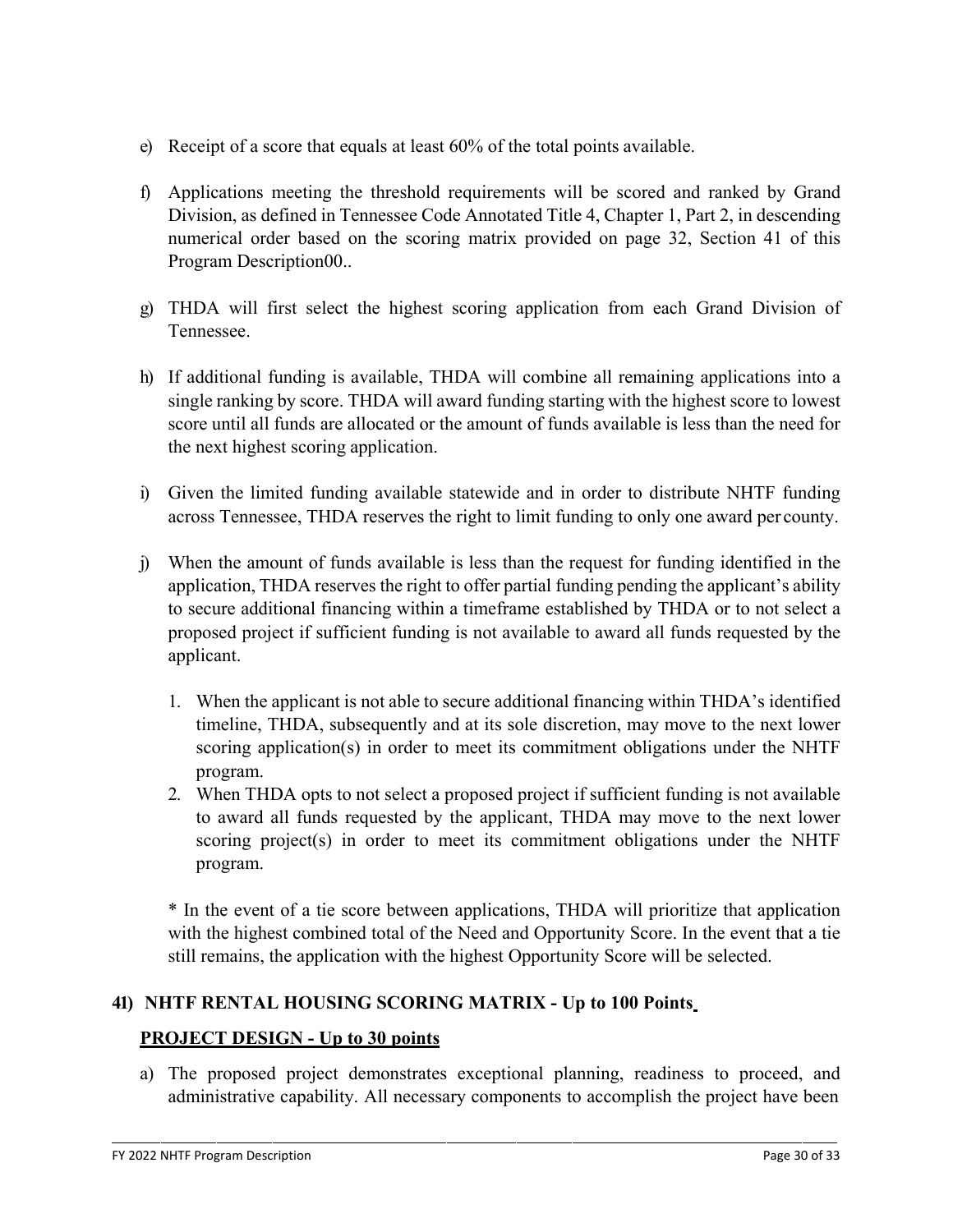identified in the application. The applicant has site control of the proposed site to be developed.

- b) Firm financial commitments for non-NHTF resources have been secured, are current, and are demonstrated within the application.
- c) The extent to which the project has a binding commitment for Federal, State, or local project-based rental assistance so rents are affordable to extremely low income families and sufficient funds support the project's operation.
	- i) Projects with committed project based VASH vouchers, Continuum of Care project based rental assistance, or project-based Section 8 vouchers are preferred.
	- ii) Projects that preserve existing housing with project-based rental assistance also are encouraged.
- d) The project's proforma demonstrates sufficient cash flow to supports the project's operation without a contribution of NHTF funds by THDA to an operating reserve account for the project.
- e) The extent to which the proposed project fills the need demonstrated by the neighborhood market conditions.
- f) The extent to which the design of the proposed project is appropriate and meets the needs of the targeted population to be served.
- g) The extent to which formal partnerships have been established and demonstrated within the application to provide voluntary and appropriate support services for the targeted population.
- h) The extent to which the proposed project provides easy access to community living, including retail, employment, transportation, medical, education, recreation, and government services.
- i) The extent to which the proposed project integrates the NHTF-assisted households with households of higher incomes within the project. These will be determined using the standard HUD definitions of extremely Low Income, very Low Income, Low Income, and incomes above 80% AMI.
- j) The extent to which universal design and visitability features will be included in the design of the projects.
- k) The extent to which energy efficiency features exceed the requirements of THDA's Design Standards for New Construction or Rehabilitation, as applicable.

# **APPLICANT'S CAPACITY AND EXPERIENCE - Up to 25 points**

- a) The applicant's experience with owning, developing and managing rental units of similar size and scope serving the intended population proposed.
- b) The capacity of the applicant and its development and management team to carry out the proposed project within the schedule proposed.
- c) The past experience of the applicant and its development and management team to successfully develop or manage rental housing in compliance with all Federal, state or local program requirements.
- d) The past experience of the applicant and its development and management team to undertake THDA rental development projects in a timely manner.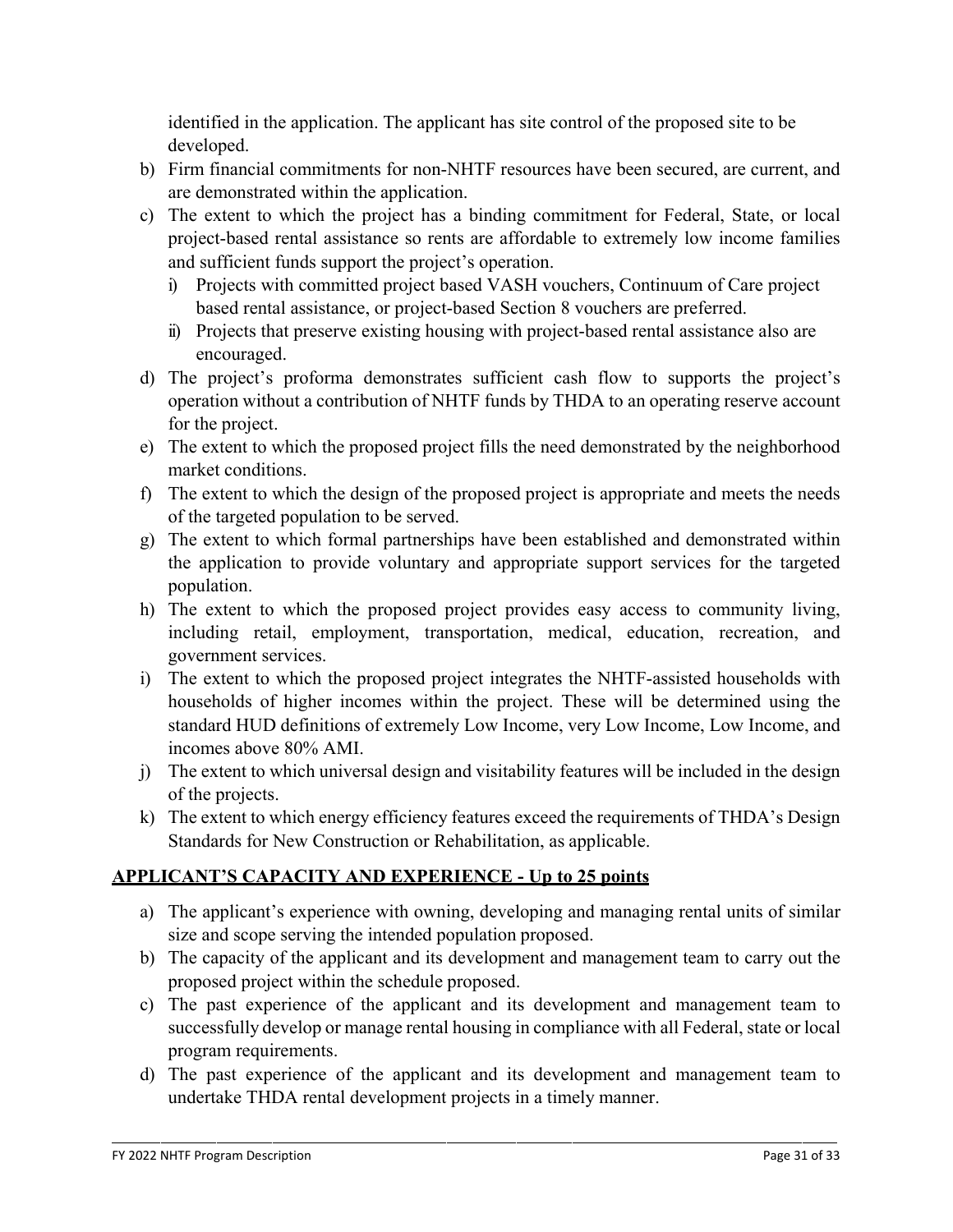- e) The past history of the applicant in serving the community in which the proposed project is to be located.
- f) The past history of the applicant and its development and management team to comply with THDA funding requirements and processes.
- g) The applicant's financial statements and audit indicate a healthy financial position and include diverse funding sources.

# **NEED - Up to 10 points**

THDA has determined rental housing need factors for households who are extremely low income. The county need factors are the percentage of extremely low income tenant households that are cost burdened; projected 10-year population growth rate; county's projected 10-year population growth as a percent of the state's overall growth; prior allocation amount per extremely low income household; prior allocation; rental market (LIHTC) vacancy rate, and the pipeline of rental housing financed under the Low Income Housing Tax Credit Program under construction and in lease-up. Scores to be used in the evaluation of rental projects are available at [https://thda.org/government](https://thda.org/government-nonprofit-partners/national-housing-trust-fund)[nonprofit-partners/national-housing-trust-fund](https://thda.org/government-nonprofit-partners/national-housing-trust-fund)

## **AREAS OF OPPORTUNITY SCORE - Up to 10 Points**

THDA has determined factors which indicate census tracts of high opportunity. These factors include areas of high median gross rent, high cost burden, proximity to employment, high workforce participation, low levels of abandoned housing, rental market (LIHTC) vacancy rate, and the pipeline of rental housing financed under the Low Income Housing Tax Credit Program under construction and in lease-up. Scores to be used in the evaluation of areas of opportunity are available at <https://thda.org/government-nonprofit-partners/national-housing-trust-fund>

## **LEVERAGE - Up to 10 points**

THDA may award up to 10 points to applications that include the use of non-THDA resources towards the development costs of the project. Rental assistance and permanent financing resources will not be considered in this category. THDA will award points based on the percentage of non-THDA resources in the project against the total development cost for the project. In order to receive points, there must be written documentation in the application supporting the contribution of the non-THDA leveraged funds to the project.

#### **RURAL DESIGNATION – Up to 10 points**

THDA will award 7 points for applications with projects located in designated rural areas of Tennessee. For this program description, "rural" is defined as all Tennessee counties except the following: Anderson, Blount, Bradley, Carter, Coffee, Davidson, Dyer, Gibson, Hamilton, Hamblen, Haywood, Knox, Loudon, Madison, Maury, Montgomery, Putnam, Roane, Rutherford, Shelby, Sumner, Unicoi, Williamson and Wilson. All other counties are considered Rural.

THDA will award an additional 3 points if the applicant is a Tennessee Public Housing Authority in one of the above identified Rural counties.